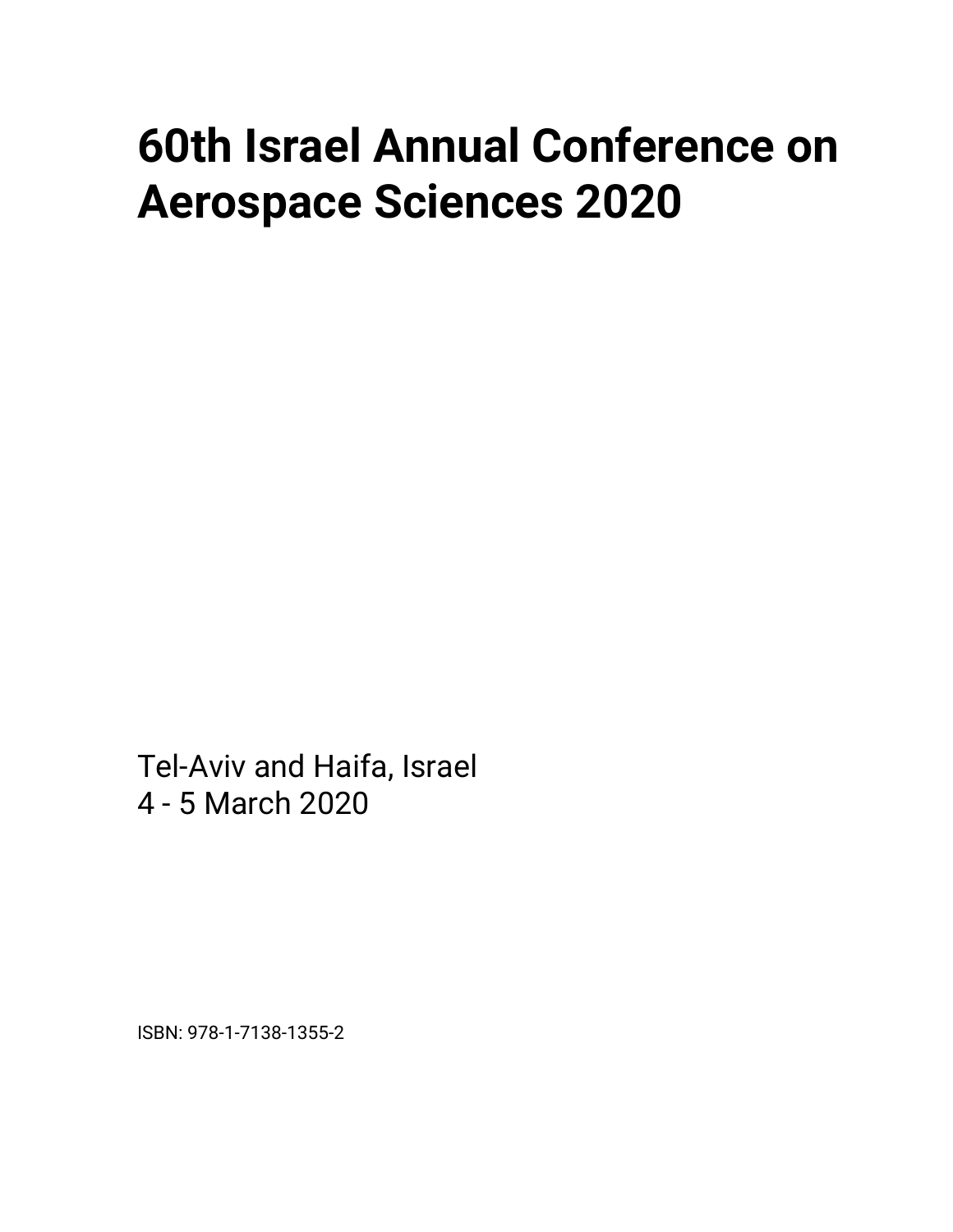**Printed from e-media with permission by:**

Curran Associates, Inc. 57 Morehouse Lane Red Hook, NY 12571



**Some format issues inherent in the e-media version may also appear in this print version.**

Copyright© (2019) by Faculty of Aerospace Engineering, Technion - Israel Institute of Technology All rights reserved.

Printed by Curran Associates, Inc. (2020)

For permission requests, please contact Faculty of Aerospace Engineering, Technion - Israel Institute of Technology at the address below.

Faculty of Aerospace Engineering Technion - Israel Institute of Technology Department of Aerospace Technology Haifa 32000 Israel

Phone: (04) 829-2260 Fax: (04) 829-2030

aerospace.technion.ac.il/

**Additional copies of this publication are available from:**

Curran Associates, Inc. 57 Morehouse Lane Red Hook, NY 12571 USA Phone: 845-758-0400 Fax: 845-758-2633 Email: curran@proceedings.com Web: www.proceedings.com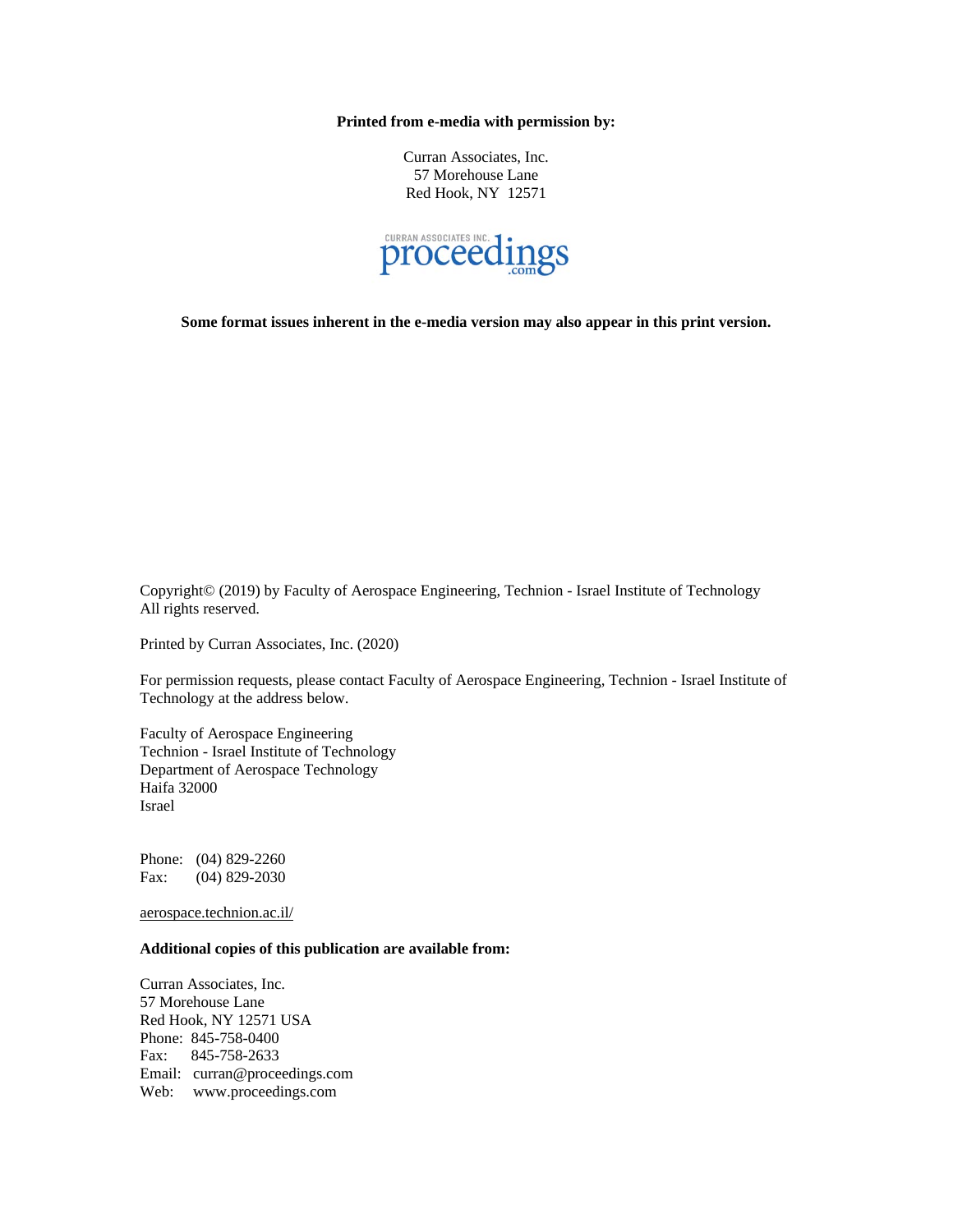### **Program for Wednesday, March 4, 2020 Dan Panorama Hotel, Tel Aviv**

### For most updated version, see Agenda webpage

**Registration 08:00-09:00**

| <b>Welcoming Address</b>                                                                                             | Hall A                                                       |
|----------------------------------------------------------------------------------------------------------------------|--------------------------------------------------------------|
| 09:00-09:05                                                                                                          |                                                              |
| Prof. Emeritus Alon Gany                                                                                             | Chair, 60 <sup>th</sup> IACAS<br><b>Organizing Committee</b> |
| <b>WeKLPL</b>                                                                                                        | <b>Hall A</b>                                                |
| <b>Keynote Lecture (Plenary Session)</b>                                                                             |                                                              |
| Chair: Gany, Alon                                                                                                    | Technion                                                     |
| 09:05-09:50                                                                                                          | WeKLPL.1                                                     |
| Rapid Prototyping of Modern Aerospace Vehicles: The Aircraft<br>and Technology of Aurora Flight Sciences, 1989-20171 |                                                              |
| Langford, John S.                                                                                                    | <b>Aurora Life Sciences</b><br>Corporation                   |

| <b>WePI1PL</b>                                                                                              | <b>Hall A</b> |
|-------------------------------------------------------------------------------------------------------------|---------------|
| <b>Plenary Lecture I - The Meir Hanin International Aerospace</b><br><b>Prize Lecture (Plenary Session)</b> |               |
| Chair: Shima, Tal                                                                                           | Technion      |
| 09:50-10:40                                                                                                 | WePI1PL.1     |
| How Could I Figure That Out? Functionality and Fun with<br>Kalman Filtering3                                |               |
| Psiaki, Mark L.                                                                                             | Virginia Tech |
| <b>Coffee Break</b>                                                                                         |               |

## **10:40-11:00 WePI2PL Hall A Plenary Lecture II** (Plenary Session)

Chair: Rokita, Tomer Rafael / Technion 11:00-11:50 WePl2PL.1

*Rafael – a Look into the Future...4*

Idan, Irit **Internative Statel – Advanced Defense** Systems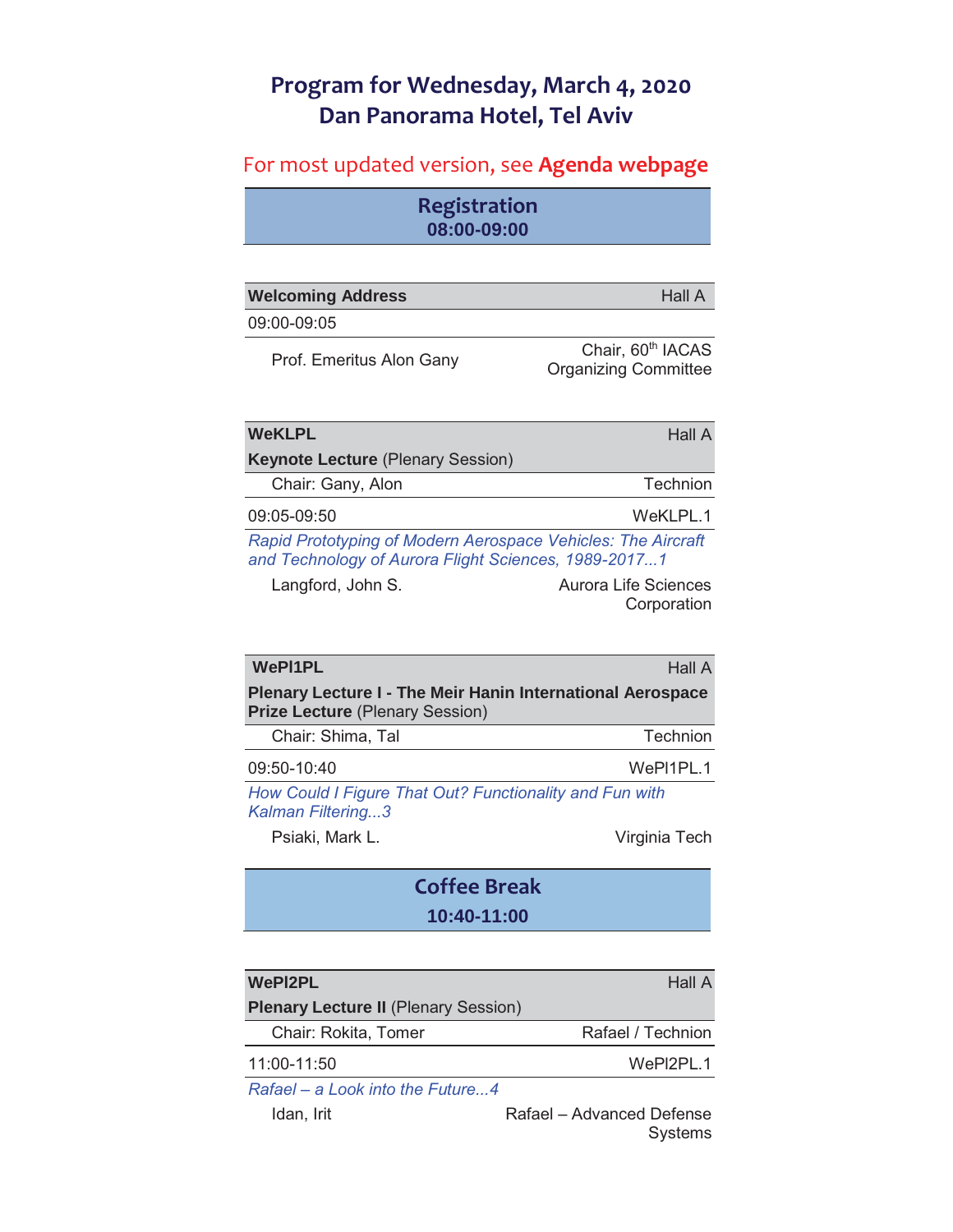| WePI3PL                                      | Hall A      |
|----------------------------------------------|-------------|
| <b>Plenary Lecture III (Plenary Session)</b> |             |
| Chair: Yehoshua, Tal                         | <b>IMoD</b> |
| $11:50-12:40$                                | WePI3PL.1   |

*Air Vehicle Research at the US Air Force Research Laboratory: Yesterday, Today, and a Peek into Tomorrow...5*

Tilmann, Carl **Aerospace Vehicles Division**, Aerospace Systems Directorate, US Air Force Research Laboratory

### **Lunch**

### **12:40-14:00**

| WeL1T1                                                                                                                                    | <b>Hall A</b>             |
|-------------------------------------------------------------------------------------------------------------------------------------------|---------------------------|
| <b>Systems Engineering and Autonomous Systems -</b><br><b>Supported by the Gordon Center for Systems Engineering</b><br>(Regular Session) |                           |
| Chair: Glaser, Itshak                                                                                                                     | Technion                  |
| 14:00-14:25                                                                                                                               | WeL1T1.1                  |
| <b>Towards Distributed Consistent Multi-Robot Semantic</b><br>Localization and Mapping6                                                   |                           |
| Tchuiev, Vladimir                                                                                                                         | Technion                  |
| Indelman, Vadim                                                                                                                           | Technion                  |
| 14:25-14:50                                                                                                                               | <b>WeL1T1.2</b>           |
| Towards Hypotheses Disambiguation in RetrospectiveN/A                                                                                     |                           |
| Shelly, Ohad                                                                                                                              | Technion                  |
| Indelman, Vadim                                                                                                                           | Technion                  |
| 14:50-15:15                                                                                                                               | <b>WeL1T1.3</b>           |
| <b>Cyber Threats to Aircraft Avionics Systems27</b>                                                                                       |                           |
| Berlowitz, Ilan                                                                                                                           | <b>IBAero Engineering</b> |
| 15:15-15:40                                                                                                                               | Wel 1T1 4                 |
| Airstrip Reaching in Engine Cutoff Emergencies - Wind and<br>Obstacles-Optimal AlgorithmN/A                                               |                           |
| Segal, Daniel                                                                                                                             | Technion                  |
| Bar-Gill, Aharon                                                                                                                          | Technion                  |
| Shimkin, Nahum                                                                                                                            | Technion                  |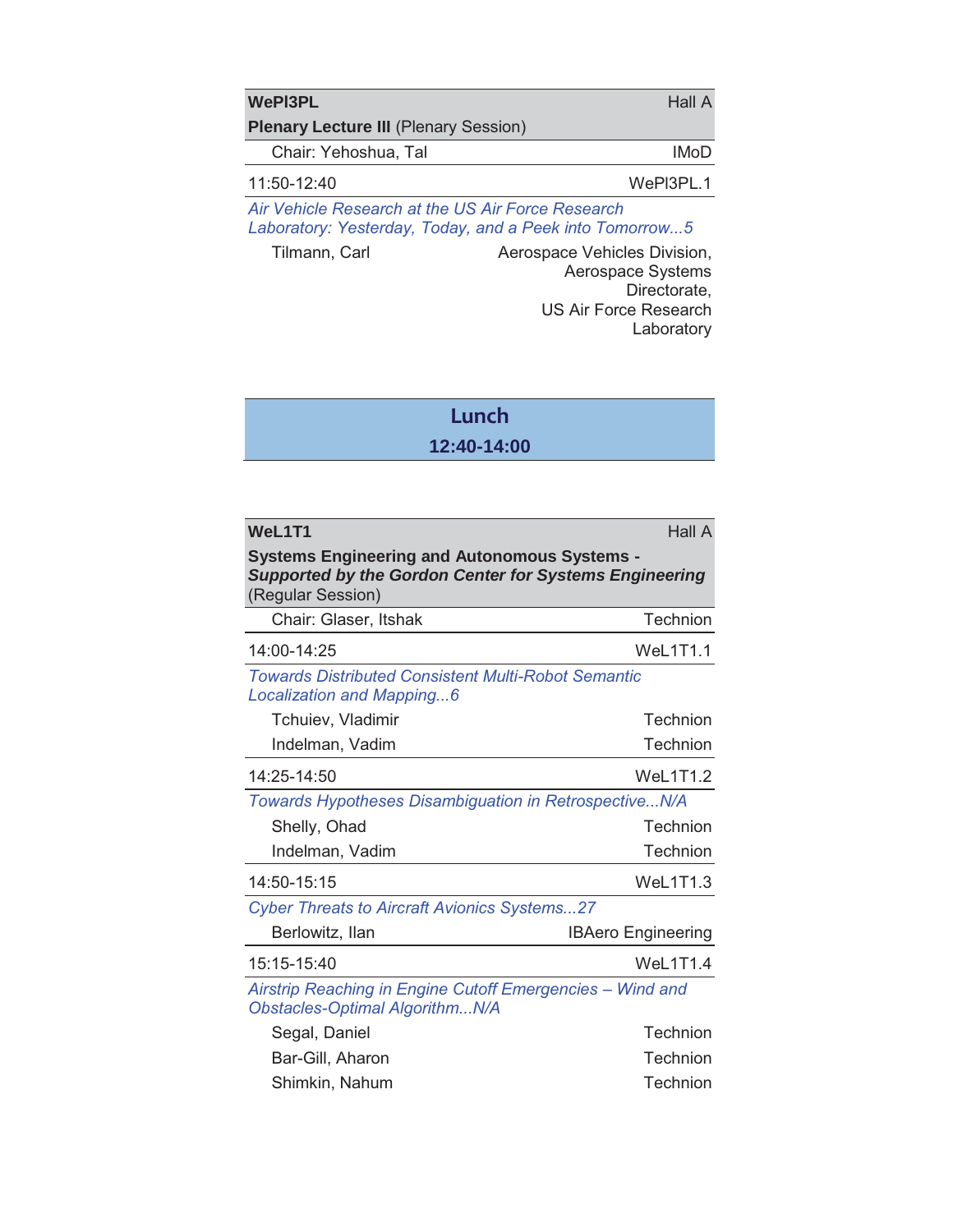| WeL1T2                                                                                                      | <b>Hall B</b>   |
|-------------------------------------------------------------------------------------------------------------|-----------------|
| <b>Aeroelasticity (Regular Session)</b>                                                                     |                 |
| Chair: Raveh, Daniella                                                                                      | Technion        |
| 14:00-14:25                                                                                                 | <b>WeL1T2.1</b> |
| Nonlinear Aeroelastic Analysis of Highly Flexible Wings Using<br>the Modal Rotation Method48                |                 |
| Drachinsky, Ariel                                                                                           | Rafael          |
| Raveh, Daniella                                                                                             | Technion        |
| 14:25-14:50                                                                                                 | <b>WeL1T2.2</b> |
| Design of Experimental Benchmark of a Highly Flexible Wing70                                                |                 |
| Avin, Or                                                                                                    | Technion        |
| Drachinsky, Ariel                                                                                           | Rafael          |
| Ben-Shmuel, Yaron                                                                                           | Rafael          |
| Raveh, Daniella                                                                                             | Technion        |
| 14:50-15:15                                                                                                 | <b>WeL1T2.3</b> |
| Assessment of Structural Dynamics Effects on Aircraft Loads<br><b>Response to Discrete Gust Encounter88</b> |                 |
| Iovnovich, Michael                                                                                          | IAF             |
| Kariv, Daniel                                                                                               | IAF             |
| 15:15-15:40                                                                                                 | WeL1T2.4        |
| <b>Experimental Aeroelastic Shape Sensing and Control, Phase</b><br>1: Model Design and Analyses115         |                 |
| Simbuerger, Michael                                                                                         | Technion        |
| Raveh, Daniella                                                                                             | Technion        |

| WeL1T3                                                       | Hall C             |
|--------------------------------------------------------------|--------------------|
| <b>Guidance and Navigation I (Regular Session)</b>           |                    |
| Chair: Weiss, Haim                                           | Rafael             |
| 14:00-14:25                                                  | WeL1T3.1           |
| <b>Pursuit-Evasion Game with Delayed Pursuit Decision129</b> |                    |
| Turetsky, Vladimir                                           | Ort Braude College |
| Weiss, Martin                                                | Technion           |
| Shima, Tal                                                   | Technion           |
| 14:25-14:50                                                  | WeL1T3.2           |
| A Max-Consensus Cyclic Pursuit Based Guidance Law for        |                    |

*Simultaneous Target Interception...151*

| Zadka, Benjamin   | Technion          |
|-------------------|-------------------|
| Tripathy, Twinkle | <b>IIT Bombay</b> |
| Tsalik, Ronny     | Technion          |
| Shima, Tal        | Technion          |
|                   |                   |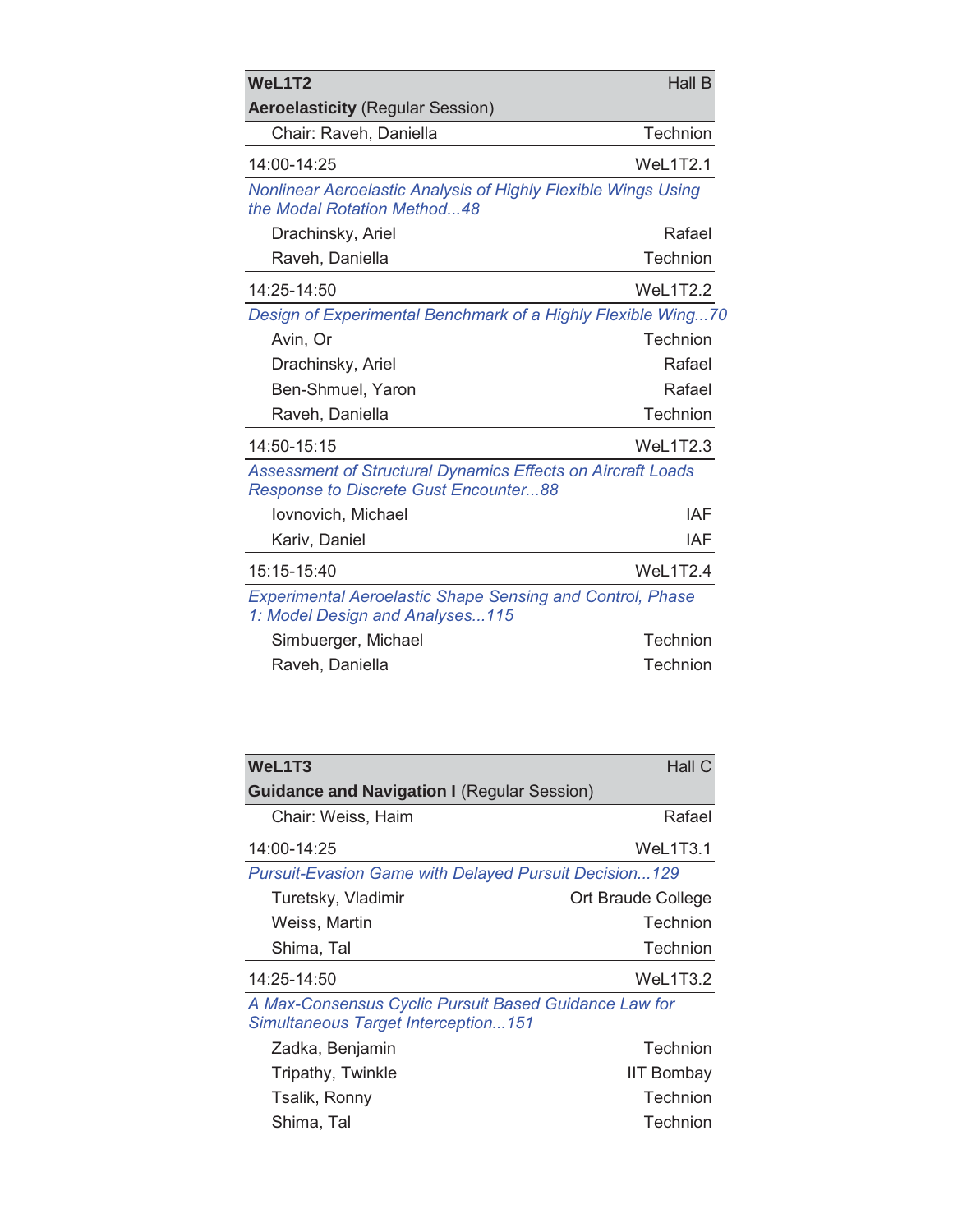| 14:50-15:15                                                                                                             | WeL1T3.3                              |
|-------------------------------------------------------------------------------------------------------------------------|---------------------------------------|
| Pure Pursuit of an Equal Speed EvaderN/A                                                                                |                                       |
| Vlassakis, Mark                                                                                                         | <b>US Air Force</b>                   |
| Pachter, Meir                                                                                                           | <b>AFIT/ENG</b>                       |
| Pham, Khanh                                                                                                             | U.S. Air Force Research<br>Laboratory |
| 15:15-15:40                                                                                                             | WeL1T3.4                              |
| Simple All Aspect Guidance Law167                                                                                       |                                       |
| Sigal, Erez                                                                                                             | Technion                              |
| Weiss, Haim                                                                                                             | Rafael                                |
| 15:40-16:05                                                                                                             | <b>WeL1T3.5</b>                       |
| Minimum Effort Pursuit Guidance with Multiple Delayed<br><b>Engagement Decisions183</b>                                 |                                       |
| Weiss, Martin                                                                                                           | Technion                              |
| Shalumov, Vitaly                                                                                                        | Rafael                                |
| Shima, Tal                                                                                                              | Technion                              |
|                                                                                                                         |                                       |
| WeL1T4                                                                                                                  | Hall D                                |
| <b>Combustion and Reactive Flows I (Regular Session)</b>                                                                |                                       |
| Chair: Michaels, Dan                                                                                                    | Technion                              |
| 14:00-14:25                                                                                                             | WeL1T4.1                              |
| Development of Fuel Spray Flame Ignition by a Heated<br>SurfaceN/A                                                      |                                       |
| Katz, Gershon                                                                                                           | Technion                              |
| Greenberg, J. Barry                                                                                                     | Technion                              |
| 14:25-14:50                                                                                                             | <b>WeL1T4.2</b>                       |
| Validation of Sooting Flame Computations by the Means of<br>Picture AnalysisN/A                                         |                                       |
| Chernov, Victor                                                                                                         | Ort Braude College                    |
| Eaves, Nickolas                                                                                                         | University of Windsor                 |
| 14:50-15:15                                                                                                             | <b>WeL1T4.3</b>                       |
| A New Tunnel for Ignition ResearchN/A                                                                                   |                                       |
| Laso, Iker                                                                                                              | Technion                              |
| Rozin, Natali                                                                                                           | Technion                              |
| van der Lee, Joël                                                                                                       | Technion                              |
| Lefkowitz, Joseph                                                                                                       | Technion                              |
| 15:15-15:40                                                                                                             | WeL1T4.4                              |
| Drop-Test Facility for Studying Ignition Characteristics of<br>Hypergolic Solid Fuel with Hydrogen Peroxide OxidizerN/A |                                       |

| Nath, Syamantak      | Technion |
|----------------------|----------|
| Skrynychenko, Maksym | Technion |
| Lefkowitz, Joseph    | Technion |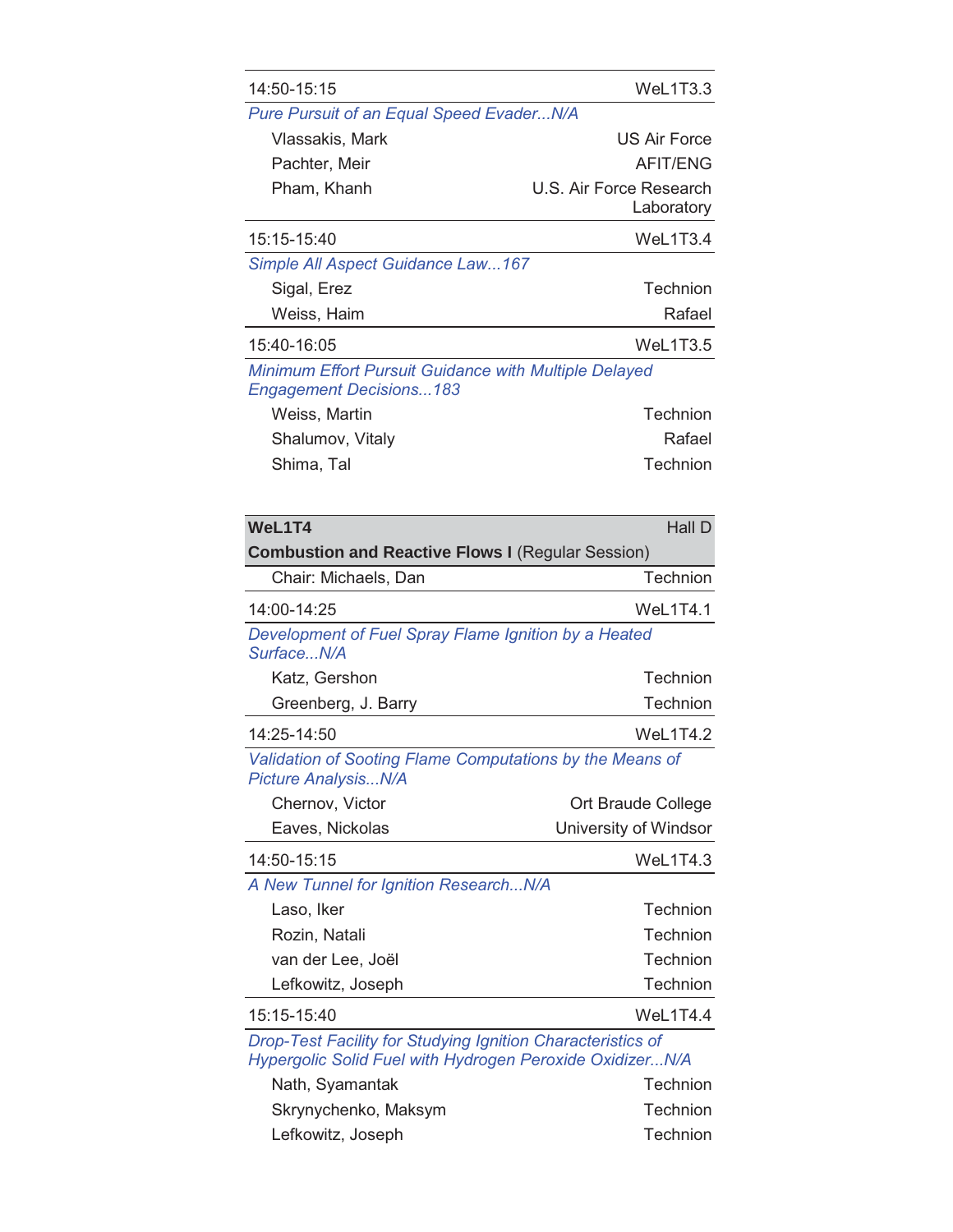| 15:40-16:05 |  |  |  |
|-------------|--|--|--|
|-------------|--|--|--|

| Flow Characterization of Arc Plasma Wind Tunnel by Laser                                                                                                                     | Absorption Spectroscopy of Nitric Oxide and Water Molecules199 |
|------------------------------------------------------------------------------------------------------------------------------------------------------------------------------|----------------------------------------------------------------|
| Linshitz, Karin                                                                                                                                                              | Technion                                                       |
| Lefkowitz, Joseph                                                                                                                                                            | Technion                                                       |
| Berreby, Moshe                                                                                                                                                               | Technion                                                       |
|                                                                                                                                                                              |                                                                |
| WeL1T5                                                                                                                                                                       | Hall E                                                         |
| <b>CFD I (Regular Session)</b>                                                                                                                                               |                                                                |
| Chair: Adar, Motti                                                                                                                                                           | <b>Israeli Air Force</b>                                       |
| 14:00-14:25                                                                                                                                                                  | <b>WeL1T5.1</b>                                                |
| <b>Optimization of Aerodynamic Drag of Three General Wing</b><br>Geometries and Wing with Bell-Shaped Lift Distribution Having<br>a Given Lift and a Given Bending Moment206 |                                                                |
| Hospodář, Pavel                                                                                                                                                              | VZLU A.s                                                       |
| Armad, Drabek                                                                                                                                                                | Czech Aerospace Research<br>Centre                             |
| 14:25-14:50                                                                                                                                                                  | WeL1T5.2                                                       |
| Development of a Hybrid RANS/LES Model Based on a<br>Variable Eddy-Viscosity Coefficient217                                                                                  |                                                                |
| Mor-Yossef, Yair                                                                                                                                                             | <b>Israeli CFD Center</b>                                      |
| Kidron, Ya'eer                                                                                                                                                               | <b>Israeli CFD Center</b>                                      |
| 14:50-15:15                                                                                                                                                                  | WeL1T5.3                                                       |
|                                                                                                                                                                              | Time-Accurate Mach Ramp CFD Simulations of a Swept WingN/A     |
| Niv, Or                                                                                                                                                                      | <b>Israeli Air Force</b>                                       |
| Mizrahi, Izhak                                                                                                                                                               | Israeli Air Force                                              |
| Ben-Gida, Hadar                                                                                                                                                              | <b>Israeli Air Force</b>                                       |
| 15:15-15:40                                                                                                                                                                  | WeL1T5.4                                                       |
| <b>Numerical Study of a Heated Supersonic Jet228</b>                                                                                                                         |                                                                |
| Levy, Yuval                                                                                                                                                                  | <b>Israeli CFD Center</b>                                      |
| Wasserman, Mark                                                                                                                                                              | <b>Israeli CFD Center</b>                                      |
| Kislitsin, Ilya                                                                                                                                                              | <b>Israeli CFD Center</b>                                      |
| Mizrahi, Izhak                                                                                                                                                               | Israeli Air Force                                              |
| Poplingher, Lior                                                                                                                                                             | Israeli Air Force                                              |
| Ben-Gida, Hadar                                                                                                                                                              | <b>Israeli Air Force</b>                                       |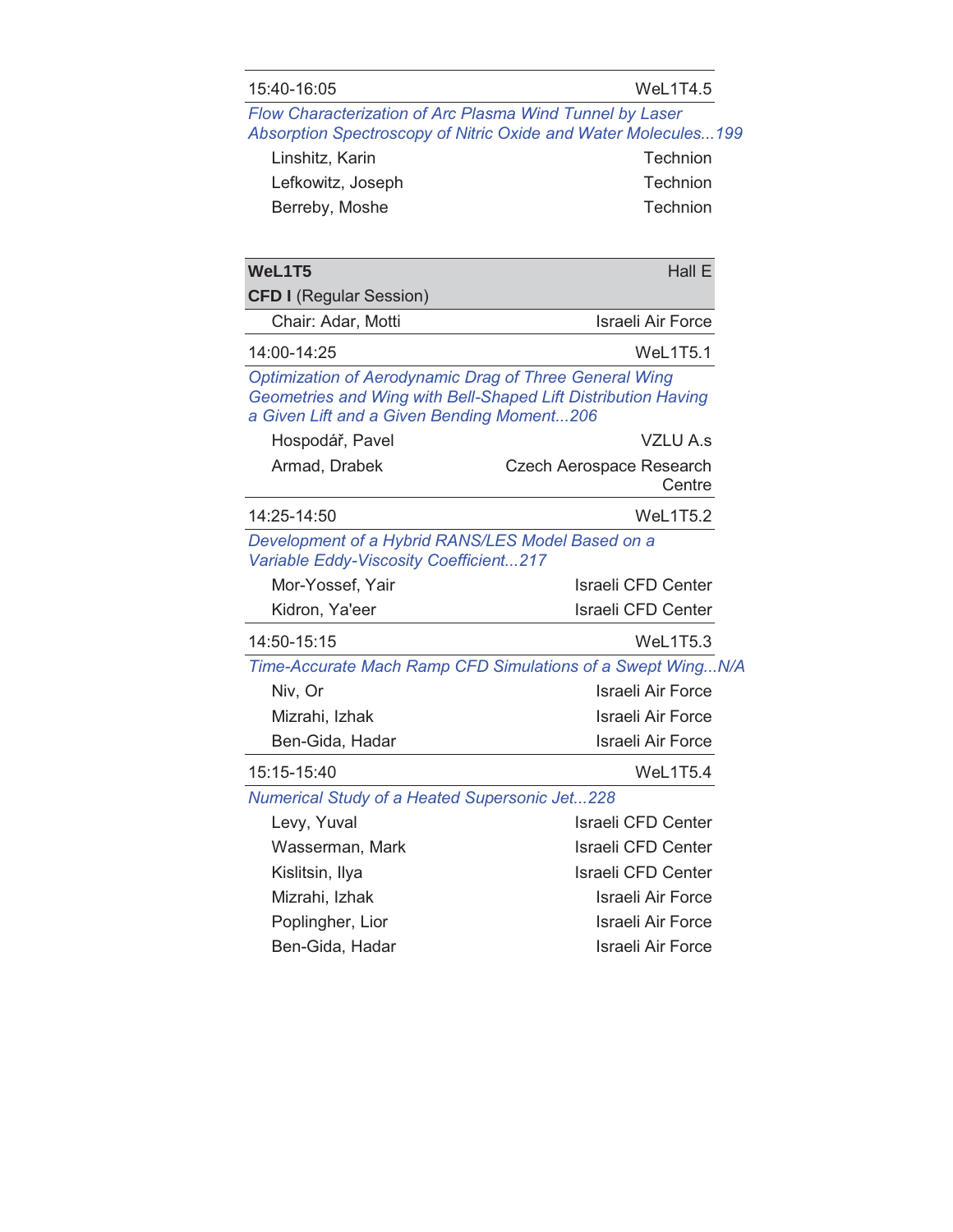| WeL1T6                                                              | Hall F   |
|---------------------------------------------------------------------|----------|
| <b>Student Project Competition I (Regular Session)</b>              |          |
| Chair: Yudilevitch, Gil                                             | Technion |
| 14:00-14:20                                                         | WeL1T6.1 |
| Active Aeroelastic Aircraft Testbed (A3TB) - First Year ActivityN/A |          |
| Joels, Tsoof                                                        | Mr       |
| Matmon, Evyatar                                                     | Technion |
| Sayag, Tal                                                          | Technion |
| Nussbaum, Yasmin                                                    | Technion |
| Sayag, Amit                                                         | Technion |
| Naftaliev, Lidia                                                    | Technion |
| Karp, Ofek                                                          | Technion |
| Shtepman, Michael                                                   | Technion |
| Mayer, Ariel                                                        | Technion |
| Levinson, Kay                                                       | Technion |
| Haimovich, Amitai                                                   | Technion |
| Edery-Azulay, Lucy                                                  | Technion |
| 14:20-14:40                                                         | WeL1T6.2 |
| VITO Feasibility Study of a Ducted Fan VTOL UAV249                  |          |
| Kozlovsky, Shir                                                     | Technion |
| Goldberg, Tal                                                       | Technion |
| Yonash, Roni                                                        | Technion |
| Chazar, Eden                                                        | Technion |
| Zuckerman, Niv                                                      | Technion |
| Geyari, Yuval                                                       | Technion |
| Gonda, Dor                                                          | Technion |
| Kadushin, Isaac                                                     | Technion |
| 14:40-15:00                                                         | WeL1T6.3 |
| Front Viewer 2019257                                                |          |
| Avni, Dean                                                          | Technion |
| Hertzman, Ofek                                                      | Technion |
| Yahalom, Amit                                                       | Technion |
| Frydman, Idan                                                       | Technion |
| Hoze, Batchen                                                       | Technion |
| Jacob, Vaxman                                                       | Technion |
| Naveh, Oded                                                         | Technion |
|                                                                     |          |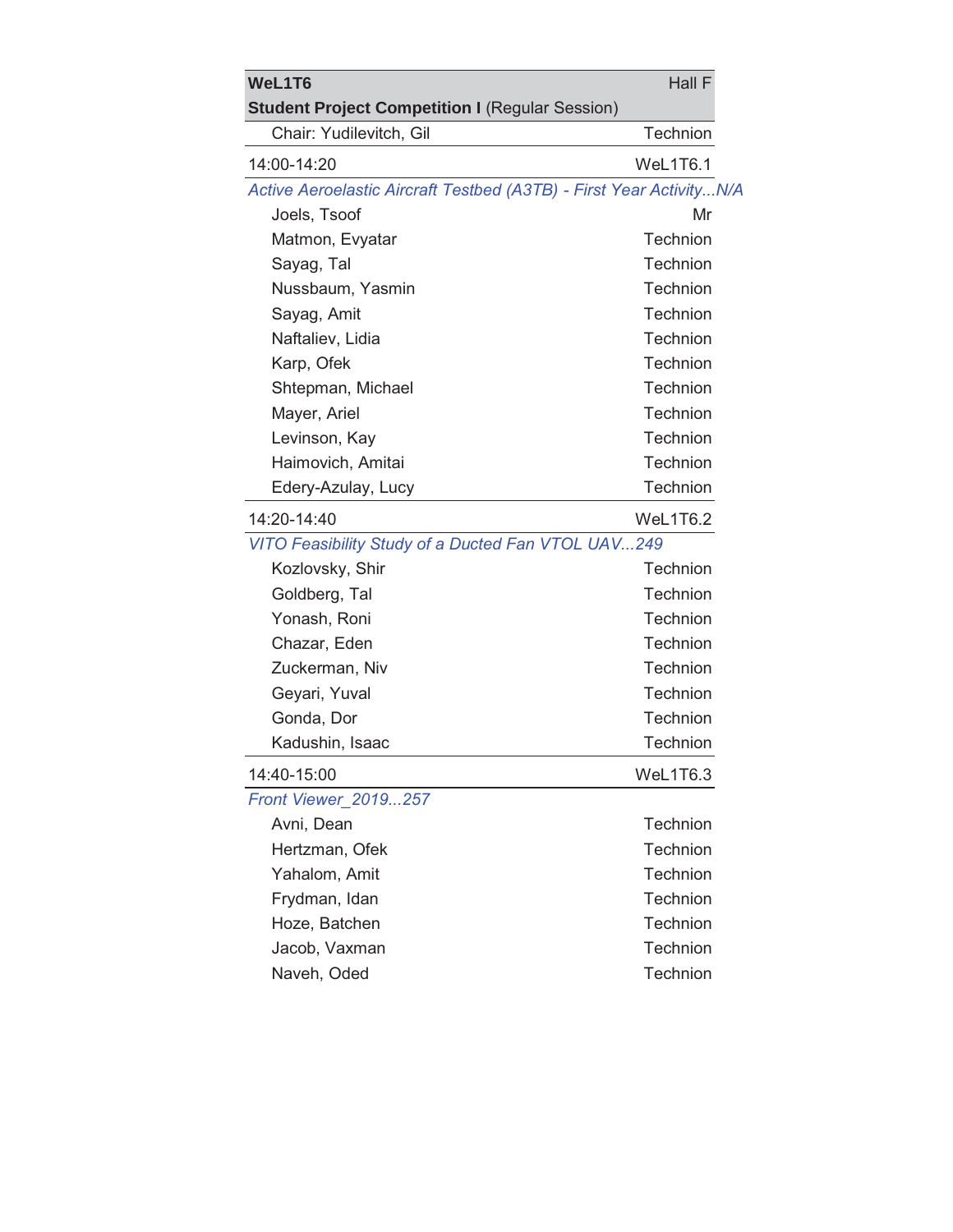| 15:00-15:20            | WeL1T6.4 |
|------------------------|----------|
| Aeolus Project 2019N/A |          |
| Rafailov, Lilach       | Technion |
| Barel, Avraham         | Technion |
| Brody, Noam            | Technion |
| Eizenberg, Idan        | Technion |
| Levy, Eliran           | Technion |
| Green, Adi             | Technion |
| Reuven, Kfir           | Technion |
| Zohar, Gal             | Technion |
| Waldner, Guy           | Technion |
| Shpund, Shlomo         | Rafael   |
| 15:20-15:40            | WeL1T6.5 |

*VECTOR VX-3 Blended Wing Body for AUVSI SUAS 2019 Competition...265*

| Mirko, Borovac   | University of Split |
|------------------|---------------------|
| Kosor, Vicenco   | University of Split |
| Wolf, Josip      | University of Split |
| Salinovic, Matej | University of Split |
| Nikolic, Ivana   | University of Split |
| Cobanov, Toni    | University of Split |
| Bujevic, Aldo    | University of Split |
| Malenica, Hana   | University of Split |
| Lukovic, Duje    | University of Split |
| Burazin, Mirko   | University of Split |
| Marin, Ivan      | University of Split |
| Knezic, Helena   | University of Split |
| 5:40-16:00       | WeL1T6.6            |

| 15:40-16:00 |
|-------------|
| Firefly283  |

| Ramon, Omer             |  |
|-------------------------|--|
| Amuzig, Adi             |  |
| Zabolotny, Margarita    |  |
| Poznyak, Kirill Michael |  |
| Oved, Noa               |  |
| Budescu, Eyal           |  |
| Meir, Noam              |  |
| Yavnai, Arik            |  |
|                         |  |

### **Technion Technion Technion** Technion Technion Technion Technion I-MA Applied Intelligent **Machines**

### **Coffee Break 16:05-16:25**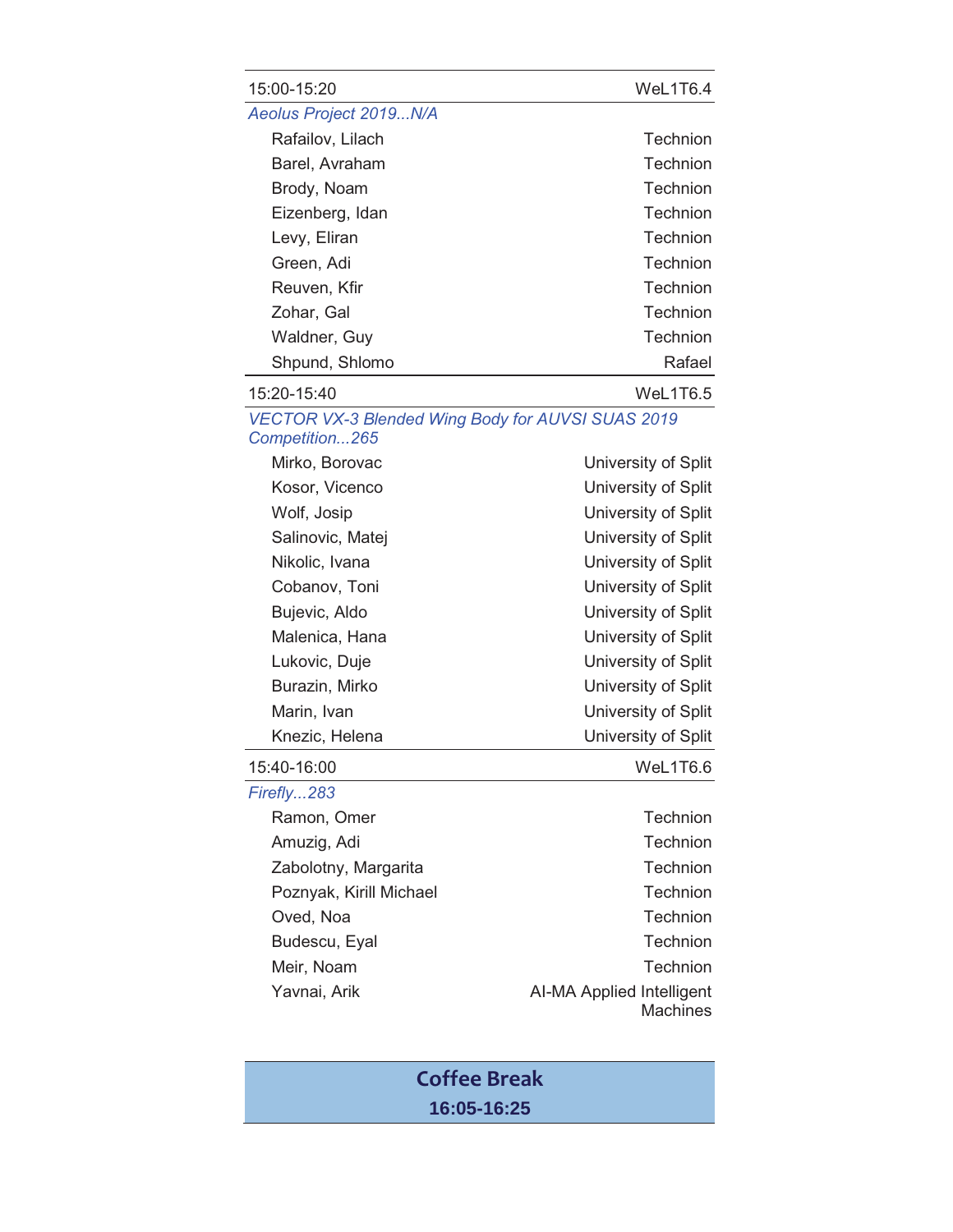| WeL2T2<br><b>Hall B</b>                                                                                    |                                       |  |
|------------------------------------------------------------------------------------------------------------|---------------------------------------|--|
| <b>Aircraft Structural Mechanics (Regular Session)</b>                                                     |                                       |  |
| Chair: Freed, Yuval                                                                                        | <b>Israel Aerospace Industries</b>    |  |
| 16:25-16:50                                                                                                | WeL2T2.1                              |  |
| Loss of Useful Consciousness Due to a Lack of Oxygen291                                                    |                                       |  |
| Brot, Abraham                                                                                              | A. Brot, Engineering<br>Consultant    |  |
| 16:50-17:15                                                                                                | WeL2T2.2                              |  |
| Defect Evolution in a Rolling Element BearingN/A                                                           |                                       |  |
| Gazizulin, Dmitri                                                                                          | Ben-Gurion University of the<br>Negev |  |
| Ohana, Ravit                                                                                               | Ben-Gurion University of the<br>Negev |  |
| Klein, Renata                                                                                              | R.K. Diagnostics                      |  |
| Bortman, Jacob                                                                                             | Ben-Gurion University of the<br>Negev |  |
| 17:15-17:40                                                                                                | WeL2T2.3                              |  |
| Investigation of the Effect of Secondary Bending on Multi-Site<br>Damage Scenarios in Hard-Point Joints298 |                                       |  |
| Freed, Yuval                                                                                               | <b>Israel Aerospace Industries</b>    |  |
| 17:40-18:05                                                                                                | WeL2T2.4                              |  |
| An Investigation into Prying Models in Tension Clips308                                                    |                                       |  |
| Katzeff, Steve                                                                                             | <b>Bird Aerosystems</b>               |  |

| WeL2T3                                  | Hall $C$ |
|-----------------------------------------|----------|
| <b>Flow Control I (Regular Session)</b> |          |
| Chair: Cohen, Jacob                     | Technion |
| 16:25-16:50                             | WeL2T3.1 |

*Application of Passive Flow Control Techniques to Attenuate the Unsteady Wake of a Low Aspect Ratio Cylindrical Turret in Subsonic Flow...N/A* 

| Israeli Air Force                  |
|------------------------------------|
| <b>Israel Air Force</b>            |
| Israeli Air Force                  |
| TSI Inc.                           |
| <b>Technion</b>                    |
| <b>Coastal Carolina University</b> |
|                                    |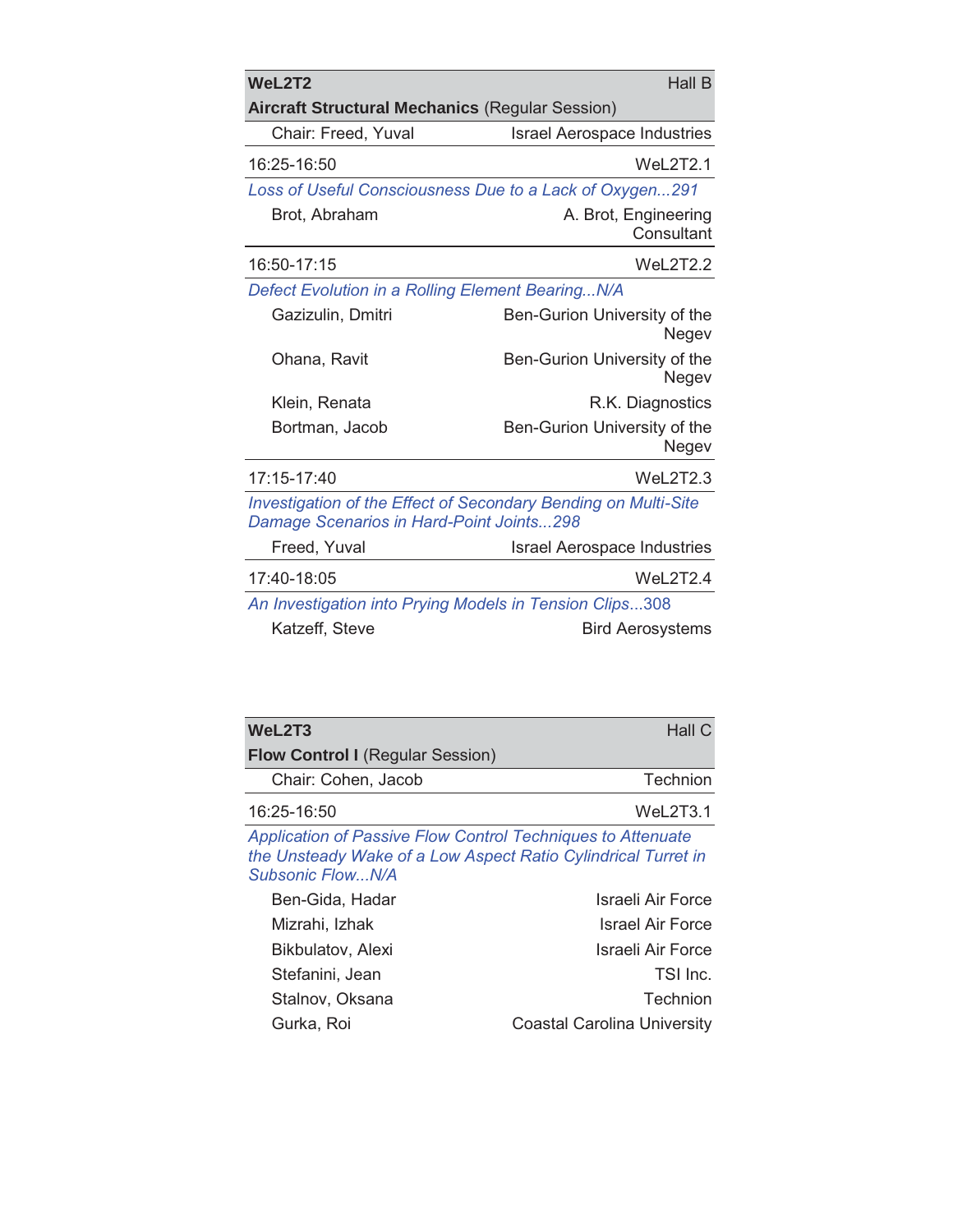### 16:50-17:15 WeL2T3.2

*Transitory, Bi-Directional Aerodynamic Control with Trailing Edge Pulsed Fluidic Actuation...342* 

| Tan, Yuehan       | Georgia Institute of<br>Technology |
|-------------------|------------------------------------|
| Glezer, Ari       | Georgia Institute of<br>Technology |
| Patterson, Ryan   | University of Michigan             |
| Friedmann, Peretz | University of Michigan             |

*Development, Characteristic and Implementation of Oscillatory Suction Actuator for Boundary Layer Control...358*

17:15-17:40 WeL2T3.3

| Mizrahi, Bar | <b>Tel Aviv University</b> |
|--------------|----------------------------|
| Seifert, Avi | <b>Tel Aviv University</b> |

| 17:40-18:05 | WeL2T3.4 |
|-------------|----------|
|             |          |

*Drag Reduction Experiments on a Wing at Incidence Angles Appropriate to Combined Tilt-Rotor & Tilt-Wing Configurations in Hover...385*

| Phillips, Elisa    | University of Arizona |
|--------------------|-----------------------|
| Taubert, Lutz      | University of Arizona |
| Kay, Garrett       | University of Arizona |
| Kalyankar, Harshad | University of Arizona |
| Wygnanski, Israel  | University of Arizona |
|                    |                       |

| WeL2T4                                                                                          | Hall D                     |
|-------------------------------------------------------------------------------------------------|----------------------------|
| <b>Hydrodynamics and Multi-Phase Flows (Regular Session)</b>                                    |                            |
| Chair: Gofer, Aviad                                                                             | Technion                   |
| 16:25-16:50                                                                                     | WeL2T4.1                   |
| <b>Water Application of Suction and Oscillatory Blowing (SaOB)</b><br>Actuator <sub>u</sub> 403 |                            |
| Alerhand Sissa, Uriel                                                                           | <b>Tel Aviv University</b> |
| Seifert, Avi                                                                                    | <b>Tel Aviv University</b> |
| 16:50-17:15                                                                                     | Wel2T4.2                   |
| A Novel Testing Facility for Investigating High-Speed                                           |                            |

*Underwater Bodies...N/A*

Gofer, Aviad **Technion**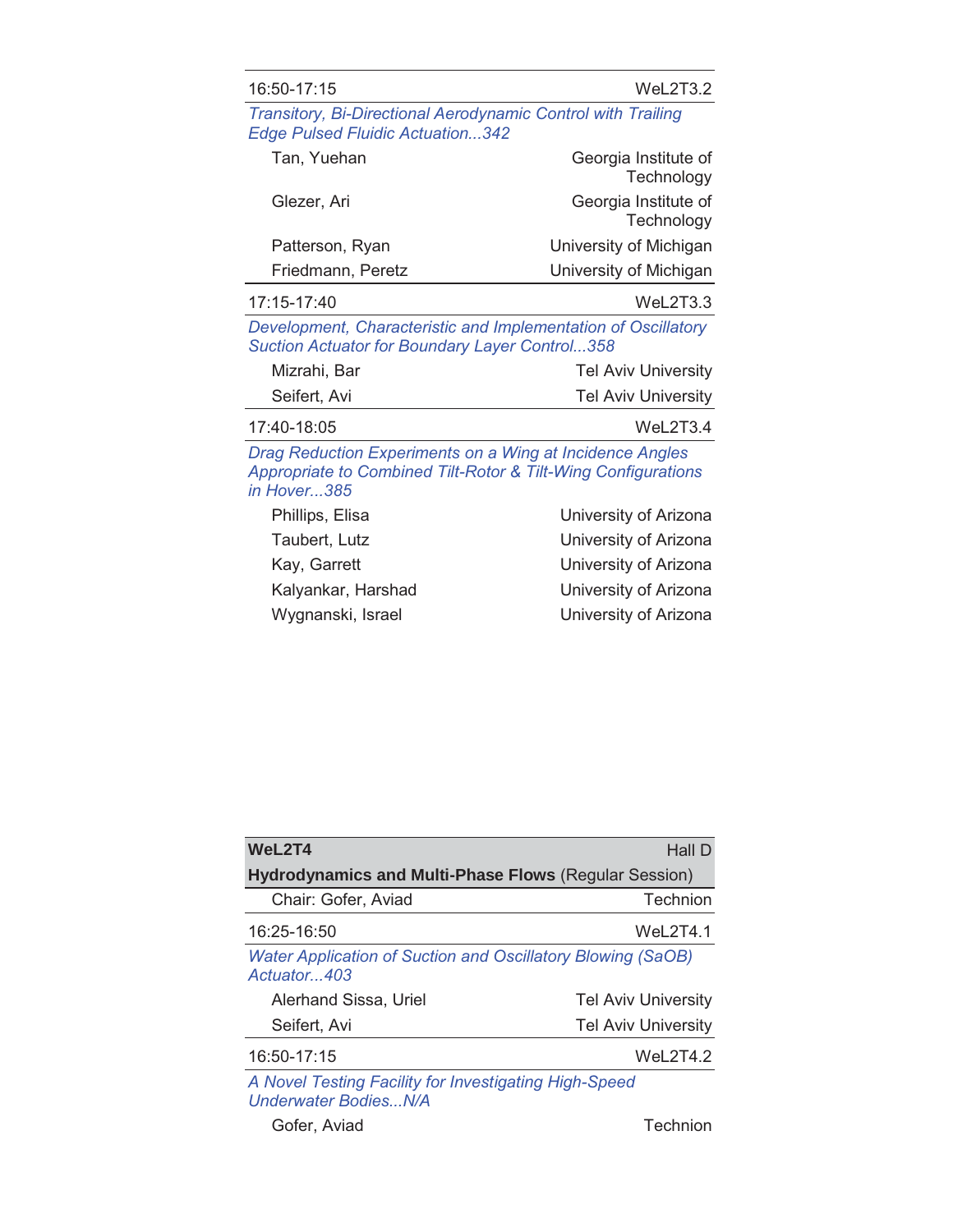| 17:15-17:40                                                           | Wel2T4.3                   |
|-----------------------------------------------------------------------|----------------------------|
| Breakup Length of a Liquid Jet in Air Co-Flow423                      |                            |
| Levy, Yeshayahou                                                      | Technion                   |
| Erenburg, Vladimir                                                    | Technion                   |
| Kam, Ori                                                              | <b>Tel Aviv University</b> |
| Zakai, Matan                                                          | Technion                   |
| Ovcharenko, Vitaly                                                    | Technion                   |
| Gaissinski, Igor                                                      | Technion                   |
| Sherbaum, Valery                                                      | Technion                   |
| 17:40-18:05                                                           | WeL2T4.4                   |
| A Simple Model of a Laminar Water-In-Fuel Spray Diffusion<br>FlameN/A |                            |

| Greenberg, J. Barry | Technion |
|---------------------|----------|
| Shpitz, Sahar       | Technion |

| WeL2T6                                                             | Hall F            |
|--------------------------------------------------------------------|-------------------|
| <b>Student Project Competition II (Regular Session)</b>            |                   |
| Chair: Dvorjeski, Ariel                                            | Israeli Air Force |
| 16:25-16:45                                                        | WeL2T6.1          |
| Formula Technion - Design of an Race Car Aerodynamic<br>Package438 |                   |
| Levy, Gilad                                                        | Technion          |
| Kanuni, Joel                                                       | Technion          |
| Olcha, Kathy                                                       | Technion          |
| Barbul, Ilya                                                       | Technion          |
| Tamir, Itay                                                        | Technion          |
| Daniel nahman, Daniel                                              | Technion          |
| Rozin, Natali                                                      | Technion          |
| Kootzenko, Michael                                                 | Technion          |
| 16:45-17:05                                                        | WeL2T6.2          |

*DriveSat - Vacuum Arc Thruster and HDD-MW Technology Demonstration Satellite ...453*

| Sideman, Nimrod   | Technion        |
|-------------------|-----------------|
| Di Porto, Simone  | <b>Technion</b> |
| Abdal, Matan      | <b>Technion</b> |
| Davidov, Eyal     | Technion        |
| Perl, Mordechai   | <b>Technion</b> |
| Schily, Roie      | <b>Technion</b> |
| Shamir, Omer      | Technion        |
| Tapiro, Niv       | <b>Technion</b> |
| Herscovitz, Jacob | Technion        |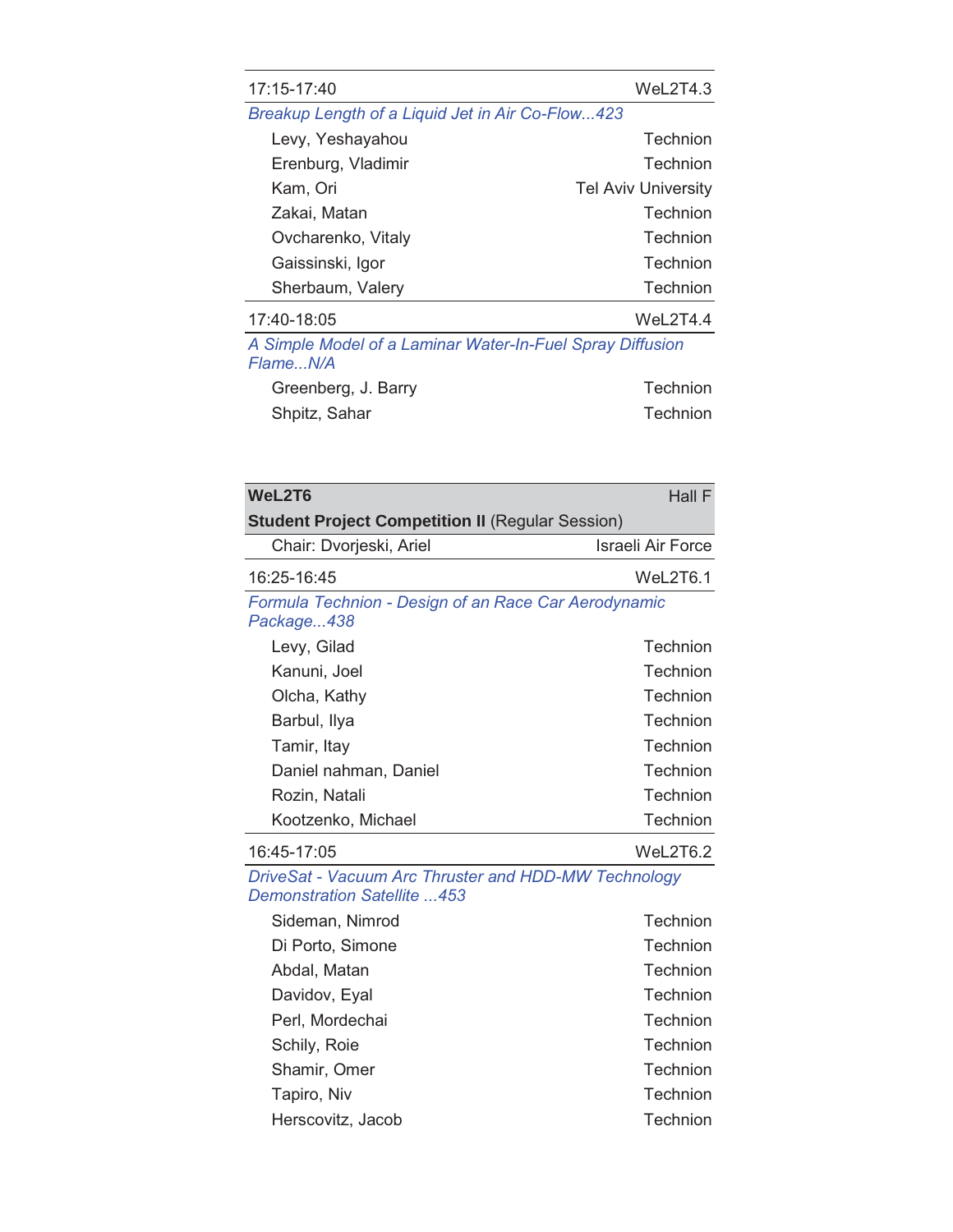| 17:05-17:25                      | WeL2T6.3                                   |
|----------------------------------|--------------------------------------------|
| Custer Channel Wing-Phase III459 |                                            |
| Haber, Yair                      | Azrieli Academic College of<br>Engineering |
| Azarazar, Michael                | Azrieli Academic College of<br>Engineering |
| Kamins, Meir                     | Azrieli Academic College of<br>Engineering |
| Zilberman, Moshe                 | Azrieli Academic College of<br>Engineering |
| 17:25-17:45                      | WeL2T6.4                                   |
| Cornetto Project470              |                                            |
| Isakov, Lior                     | Technion                                   |
| Kelmer, Efi                      | Technion                                   |
| Heinrich, Dan                    | Technion                                   |
| Daher, Amen                      | Technion                                   |
| Faibish, Or                      | Technion                                   |
| Elbaz, Tamir                     | Technion                                   |
| Postman, Doron                   | Technion                                   |
| Gavriel, Boaz                    | Technion                                   |
| Yosupov, Lior                    | Technion                                   |
| Shpund, Shlomo                   | Rafael                                     |

| WeL2T5<br>Hall $E$                               |  |
|--------------------------------------------------|--|
| <b>General Meeting of</b>                        |  |
| the Israel Society of Aeronautics & Astronautics |  |
| 17:00-18:00                                      |  |

### Dekel Hall

### **Festive Dinner (with vouchers only) 18:30-21:00**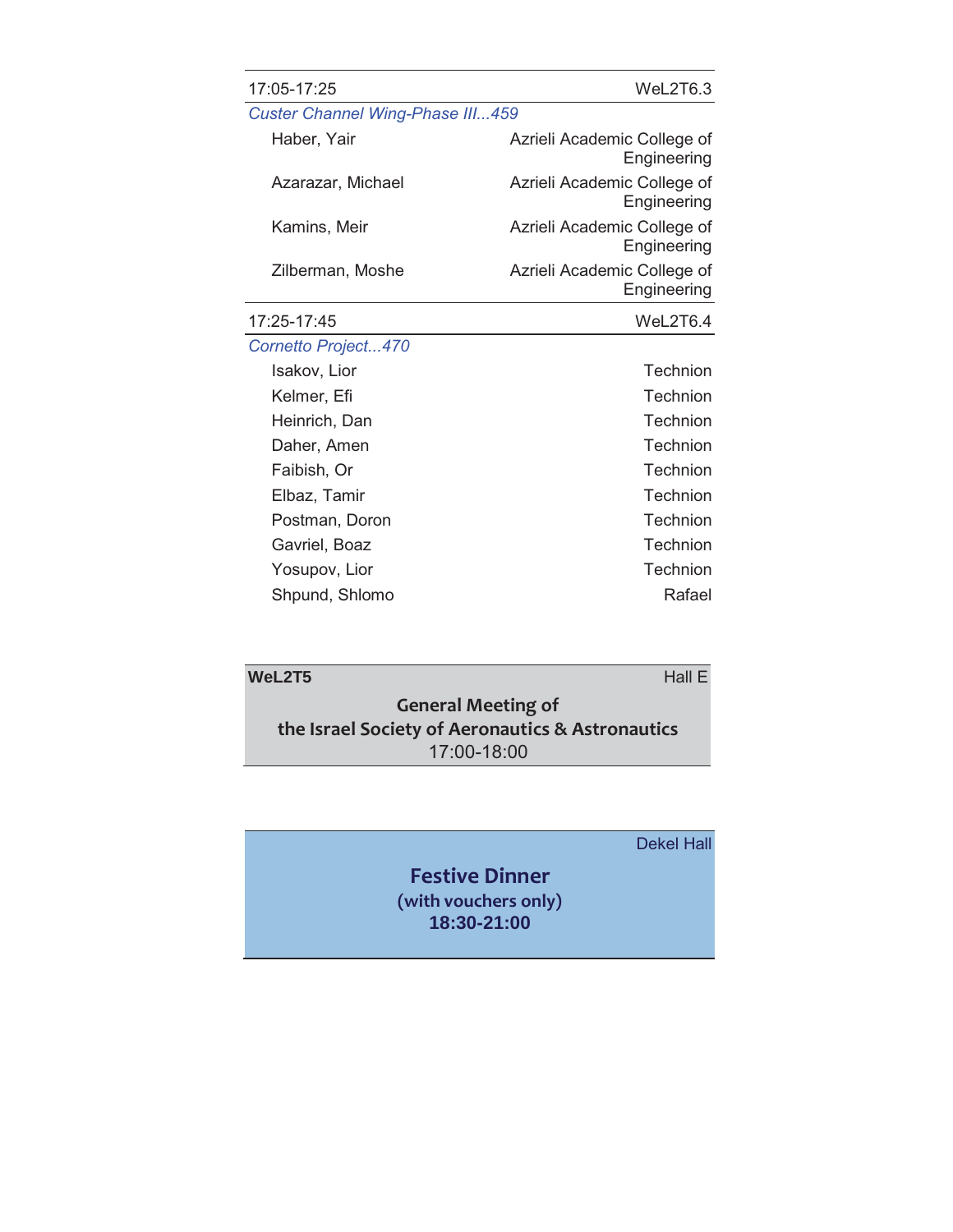### **Program for Thursday March 5, 2020 Technion, Haifa**

| <b>Registration</b> |
|---------------------|
| 08:30-09:00         |

| <b>Opening Address</b>                                                                  | <b>Churchill Auditorium</b>                         |
|-----------------------------------------------------------------------------------------|-----------------------------------------------------|
| 09:00-09:05                                                                             |                                                     |
| Prof. Tal Shima                                                                         | Dean, Faculty of Aerospace<br>Engineering, Technion |
| <b>Welcoming Address</b>                                                                | <b>Churchill Auditorium</b>                         |
| 09:05-09:10                                                                             |                                                     |
| Prof. Uri Sivan                                                                         | President, Technion                                 |
| <b>ThPI1PL</b>                                                                          | <b>Churchill Auditorium</b>                         |
| <b>Plenary Lecture IV (Plenary Session)</b>                                             |                                                     |
| Chair: Rokita, Tomer                                                                    | Rafael / Technion                                   |
| $09:10-10:00$                                                                           | ThPI1PI 1                                           |
| <b>Multidisciplinary Design Optimization for the Next Generation</b><br>of Aircraft 494 |                                                     |
| Martins, Joaquim R. R. A.                                                               | University of Michigan                              |

### **The IACAS Challenge 10:00-10:10**

### **Coffee Break 10:10-10:30**

| ThPI2PL                                    |           |
|--------------------------------------------|-----------|
| <b>Plenary Lecture V (Plenary Session)</b> |           |
| Chair: Abramovich, Haim                    | Technion  |
| 10:30-11:20                                | ThPI2PI 1 |

*Buckling of Aerospace Composite Structures: New Challenges and Opportunities...495*

Bisagni, Chiara **Delft University of Technology**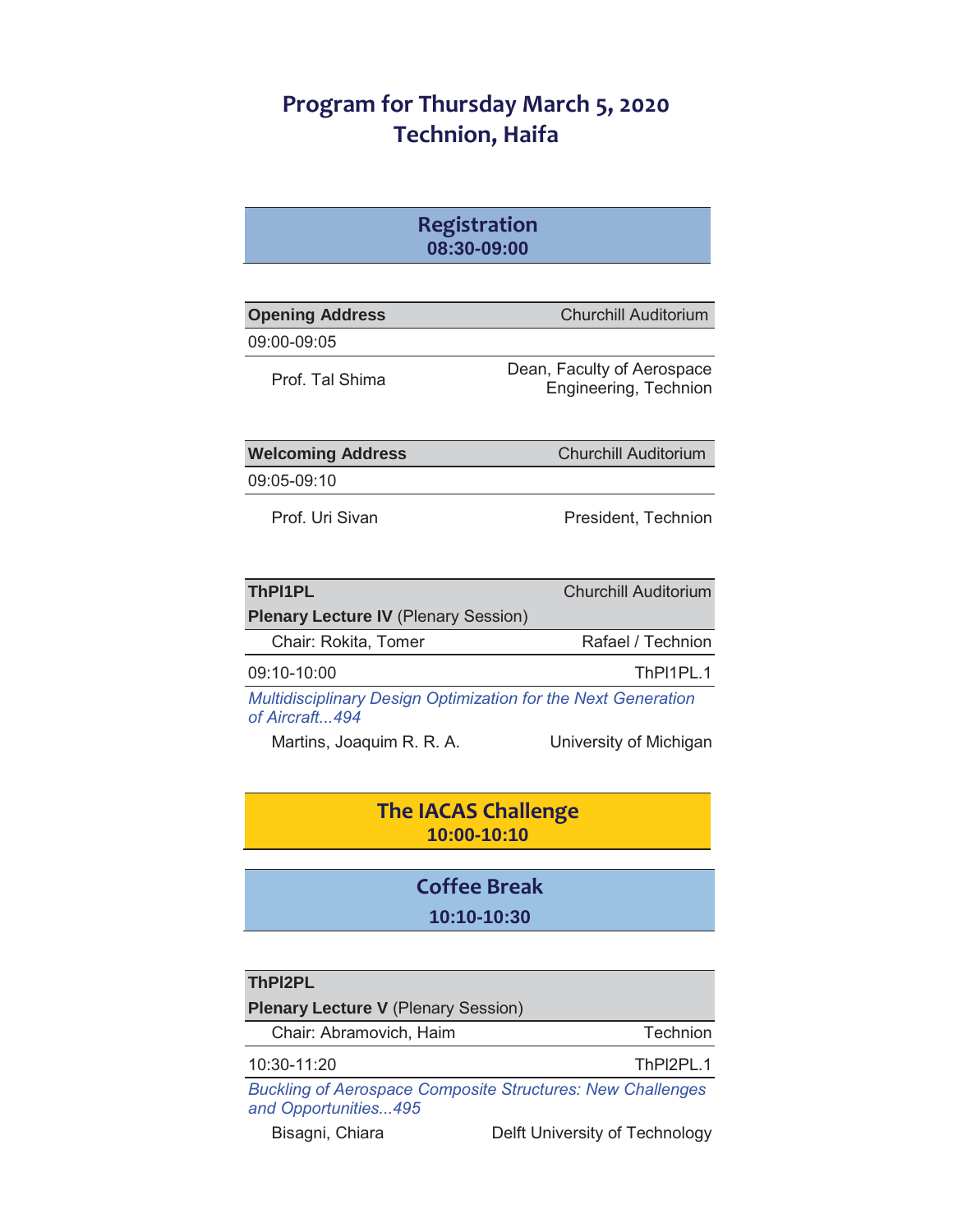| <b>ThPI3PL</b>                                                                         |           |
|----------------------------------------------------------------------------------------|-----------|
| <b>Plenary Lecture VI (Plenary Session)</b>                                            |           |
| Chair: Karpel, Moti                                                                    | Technion  |
| $11:20-12:10$                                                                          | ThPI3PL.1 |
| Active Flutter Suppression - Vision, Potential, and the Current<br>State of the Art496 |           |

Livne, Eli **Livne**, Eli **Livne**, Eli **Livne**, Eli **Livne** 

### **Lunch 12:10-13:30**

| <b>ThL1T1</b>                                                                                                       | Room 149                              |
|---------------------------------------------------------------------------------------------------------------------|---------------------------------------|
| <b>Guidance and Navigation II (Regular Session)</b>                                                                 |                                       |
| Chair: Choukroun, Daniel                                                                                            | Ben-Gurion University of the<br>Negev |
| 13:30-13:55                                                                                                         | ThL1T1.1                              |
| <b>Orbital Maneuvers of Nanosatellites Using Electrical</b><br>Micro-Propulsion System, with Drag Augmentation497   |                                       |
| Mishne, David                                                                                                       | Technion                              |
| 13:55-14:20                                                                                                         | ThL1T1.2                              |
| <b>Experience-Based Prediction of Unknown Environments for</b><br>Enhanced Belief Space Planning  N/A               |                                       |
| Asraf, Omri                                                                                                         | Technion                              |
| Indelman, Vadim                                                                                                     | Technion                              |
| 14:20-14:45                                                                                                         | ThL1T1.3                              |
| <b>Cooperative Guidance Law for Imposing Relative Intercept</b><br>Angle and Simultaneous Impact of Two Missiles509 |                                       |
| Merkulov, Gleb                                                                                                      | Technion                              |
| Shima, Tal                                                                                                          | Technion                              |
| 14:45-15:10                                                                                                         | ThL1T1.4                              |
| Information Enhancement Via Trajectory Shaping in Bayesian<br>Decision-Directed Stochastic GuidanceN/A              |                                       |
|                                                                                                                     |                                       |

Oshman, Yaakov Technion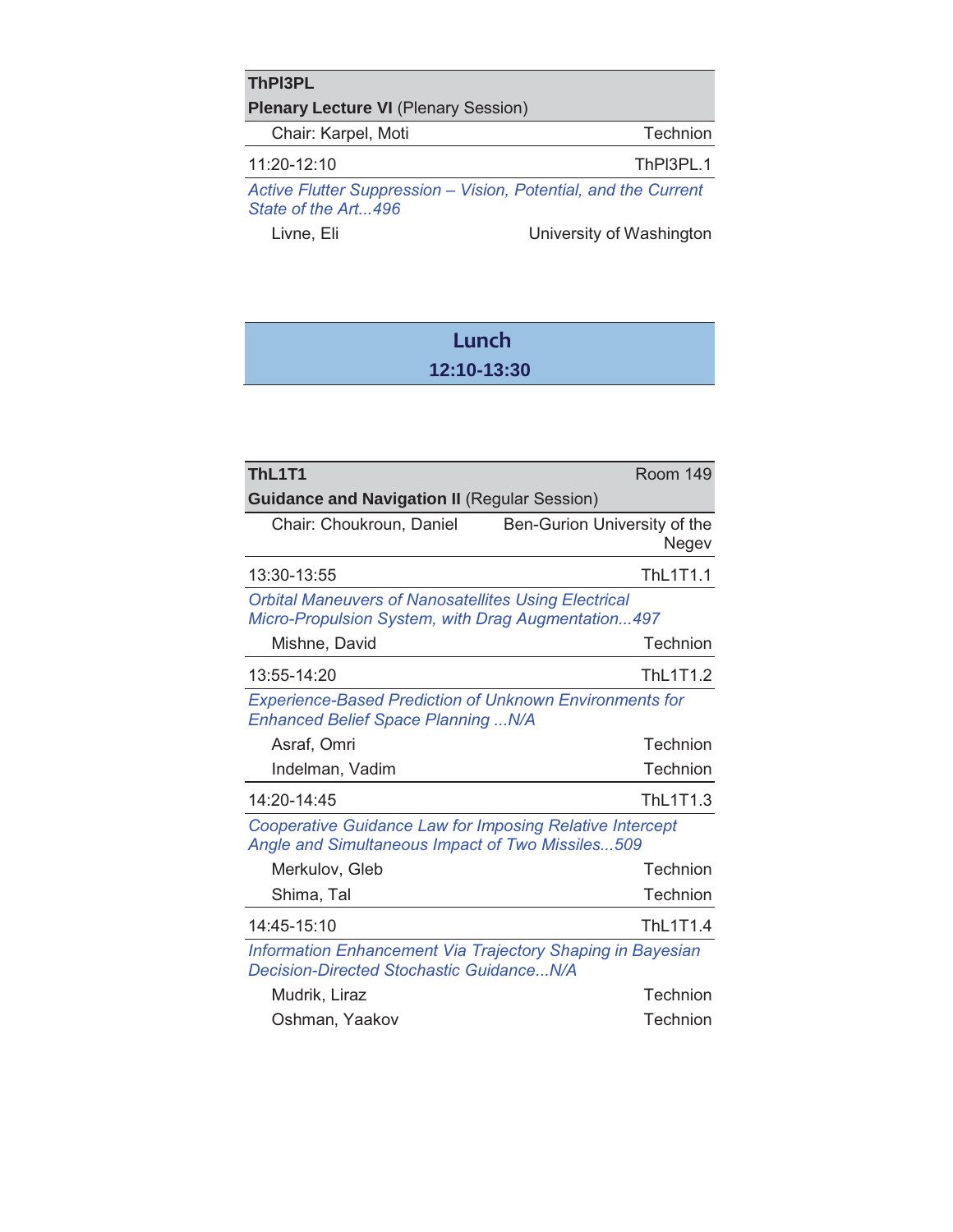| <b>ThL1T2</b><br><b>CFD II</b> (Regular Session)                                                                               | <b>Room 150</b>           |
|--------------------------------------------------------------------------------------------------------------------------------|---------------------------|
| Chair: Ben-Gida, Hadar                                                                                                         | <b>Israeli Air Force</b>  |
| 13:30-13:55                                                                                                                    | ThL1T2.1                  |
| Numerical Investigations of the Interaction between Strake<br>Vortices and a Two-Element Airfoil518                            |                           |
| Adair, Desmond                                                                                                                 | Nazarbayev University     |
| Kostas, Konstantinos                                                                                                           | Nazarbayev University     |
| Kyzyrov, Ulan                                                                                                                  | Nazarbayev University     |
| 13:55-14:20                                                                                                                    | <b>ThL1T2.2</b>           |
| Hybrid RANS/LES Simulation of Cavity-Stabilized Combustion<br>in a Model Scramjet531                                           |                           |
| Wasserman, Mark                                                                                                                | Israeli CFD Center        |
| Mor-Yossef, Yair                                                                                                               | <b>Israeli CFD Center</b> |
| Shmueli, Havatzelet                                                                                                            | Rafael                    |
| Loyevsky, Amir                                                                                                                 | Rafael                    |
| Mograbi, Elaad                                                                                                                 | Rafael                    |
| 14:20-14:45                                                                                                                    | ThL1T2.3                  |
| Assessment of Hybrid RANS/LES Models for the Flow<br>Prediction of a Supersonic Ramp-CavityN/A                                 |                           |
| Mor-Yossef, Yair                                                                                                               | Israeli CFD Center        |
| Kidron, Ya'eer                                                                                                                 | <b>Israeli CFD Center</b> |
| Wasserman, Mark                                                                                                                | Israeli CFD Center        |
| Levy, Yuval                                                                                                                    | <b>Israeli CFD Center</b> |
| 14:45-15:10                                                                                                                    | ThL1T2.4                  |
| Transition Prediction of Hypersonic Flows Using a K-ω-γ-Reθt<br><b>Transition Model551</b>                                     |                           |
| Levy, Yuval                                                                                                                    | Israeli CFD Center        |
| Wasserman, Mark                                                                                                                | <b>Israeli CFD Center</b> |
| Shousterman, Alex                                                                                                              | <b>Israeli CFD Center</b> |
| 15:10-15:35                                                                                                                    | ThL1T2.5                  |
| Massively Parallel Solution of the Global Linear Instability<br><b>Non-Symmetric Complex Generalized Eigenvalue Problem571</b> |                           |
| Theofilis, Vassilis                                                                                                            | University of Liverpool   |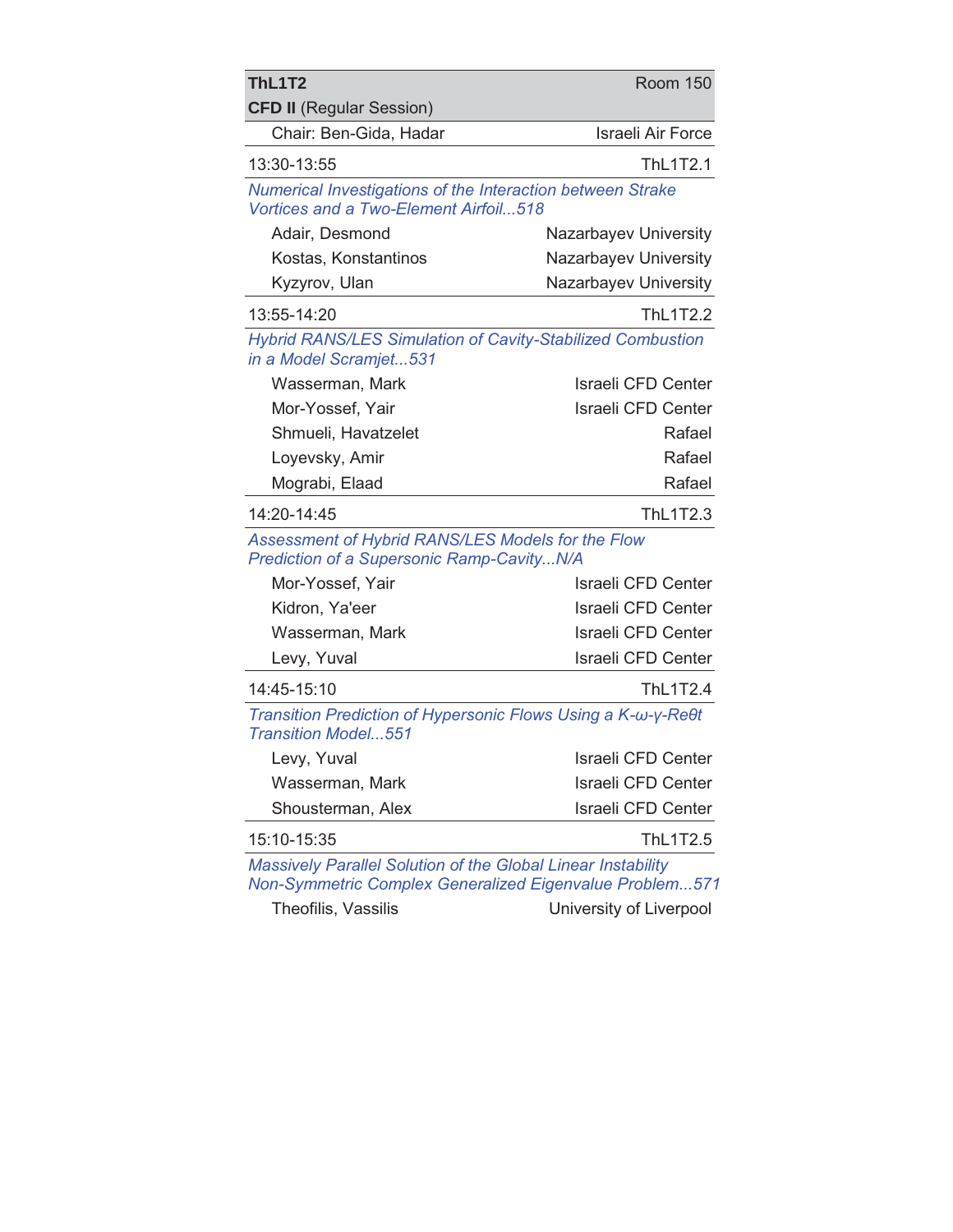| <b>ThL1T3</b><br><b>Modelling and Simulation I (Regular Session)</b>                                                                                                                      | <b>Room 240</b>                                                                    |
|-------------------------------------------------------------------------------------------------------------------------------------------------------------------------------------------|------------------------------------------------------------------------------------|
| Chair: Drachinsky, Ariel                                                                                                                                                                  | Rafael                                                                             |
| 13:30-13:55                                                                                                                                                                               | <b>ThL1T3.1</b>                                                                    |
| <b>Comparing Traditional and Machine-Learning Methods to</b><br>Produce High-Fidelity Kinematic Models for Flight Control of a<br>Variable-Pitch Coaxial UAVN/A                           |                                                                                    |
| Yehezkel, Shahar                                                                                                                                                                          | Rafael                                                                             |
| 13:55-14:20                                                                                                                                                                               | <b>ThL1T3.2</b>                                                                    |
| Multi-Parameter Optimization of a 3D Printed Gas Turbine<br>Impeller577                                                                                                                   |                                                                                    |
| Badum, Lukas                                                                                                                                                                              | Technion                                                                           |
| Leizeronok, Boris                                                                                                                                                                         | Technion                                                                           |
| Eizenberg, Idan                                                                                                                                                                           | Technion                                                                           |
| Cukurel, Beni                                                                                                                                                                             | Technion                                                                           |
| 14:20-14:45                                                                                                                                                                               | ThL1T3.3                                                                           |
| About Application of the Overset Grid Method for Fluid<br><b>Structure Interaction Problems in 3D Codes Based on</b><br>Modification of Godunov Scheme Uniform for Both CFD and<br>CSDN/A |                                                                                    |
| Abuziarov, Mustafa                                                                                                                                                                        | Research Institute for<br>Mechanics of Nizhnii Novgorod<br><b>State University</b> |
| 14:45-15:10                                                                                                                                                                               | <b>ThL1T3.4</b>                                                                    |
| Store Ejection Loads Analysis with a Nonlinear Ejector Force<br>Model595                                                                                                                  |                                                                                    |
| Kariv, Daniel                                                                                                                                                                             | Israeli Air Force                                                                  |
| Iovnovich, Michael                                                                                                                                                                        | Israeli Air Force                                                                  |
| Raveh, Daniella                                                                                                                                                                           | Technion                                                                           |
| 15:10-15:35                                                                                                                                                                               | ThL1T3.5                                                                           |
| Ablative Thermal Response Modeling and Validation of<br>Elastomeric Thermal Protection System615                                                                                          |                                                                                    |
| Shilav, Ramin                                                                                                                                                                             | Rafael                                                                             |
| Khosid, Savely                                                                                                                                                                            | Rafael                                                                             |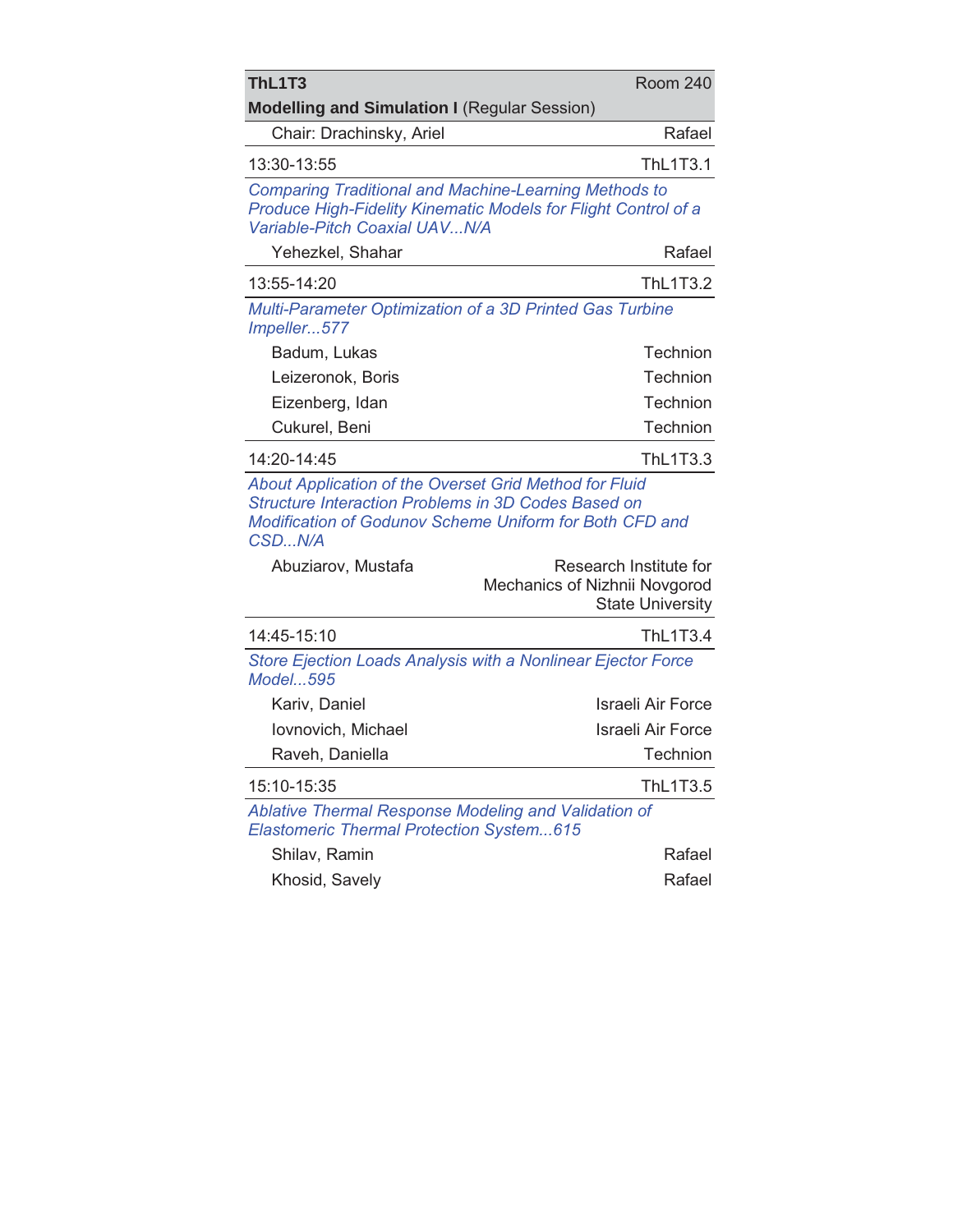| ThL1T4<br><b>Industrial Projects I (Regular Session)</b>                                                            | Auditorium 235                     |
|---------------------------------------------------------------------------------------------------------------------|------------------------------------|
| Chair: Emek, Yoav                                                                                                   | Rafael                             |
| 13:30-13:55                                                                                                         | <b>ThL1T4.1</b>                    |
| Rafael's Test Range Safety Analysis ToolN/A                                                                         |                                    |
| Ingbir, Ronen                                                                                                       | Rafael                             |
| 13:55-14:20                                                                                                         | <b>ThL1T4.2</b>                    |
| Boeing 737 Max 8 Crashes631                                                                                         |                                    |
| Doani, Ofer                                                                                                         | <b>Israel Aerospace Industries</b> |
| 14:20-14:45                                                                                                         | ThL1T4.3                           |
| Bay Watch: Development of a Validated Prediction Capability<br>of Store Separation from a Jet-Fighter Weapon Bay632 |                                    |
| Ben-Gida, Hadar                                                                                                     | Israeli Air Force                  |
| Poplingher, Lior                                                                                                    | Israeli Air Force                  |
| Goldman, Yoel                                                                                                       | Israeli Air Force                  |
| Fagan, Jonathan                                                                                                     | <b>Israel Aerospace Industries</b> |
| 14:45-15:10                                                                                                         | ThL1T4.4                           |
| Human Factor Assessment in System Safety Analysis633                                                                |                                    |
| Shetinvarts, Michael                                                                                                | <b>Israel Aerospace Industries</b> |
| 15:10-15:35                                                                                                         | ThL1T4.5                           |
| Critical Issues in Multi Rotor Drone Development for the<br>Defense SectorN/A                                       |                                    |
| Schwartz, Shlomi                                                                                                    | <b>IMoD</b>                        |
| ThL1T5                                                                                                              | <b>Room 241</b>                    |
| <b>Estimation and Control (Regular Session)</b>                                                                     |                                    |
| Chair: Idan, Moshe                                                                                                  | Technion                           |
| 13:30-13:55                                                                                                         | <b>ThL1T5.1</b>                    |
| Real-Time SPOC Based Optimal Adaptive Control of Drive<br>Systems634                                                |                                    |
| Rusnak, Ilan                                                                                                        | Rafael                             |
| Harduf, Liad                                                                                                        | Technion                           |
| Bahar, Tal                                                                                                          | Technion                           |
| 13:55-14:20                                                                                                         | <b>ThL1T5.2</b>                    |
| Tracking a Stationary Target by Moving Platform with Doppler<br>Information Only655                                 |                                    |
| Peled-Eitan, Liat                                                                                                   | Rafael                             |
| Rusnak, Ilan                                                                                                        | Rafael                             |
| 14:20-14:45                                                                                                         | ThL1T5.3                           |

*A New Derivation for the Least Squares Deterministic Filter: The Continuous-Discrete and Discrete Cases...677*

Weiss, Martin **Technion**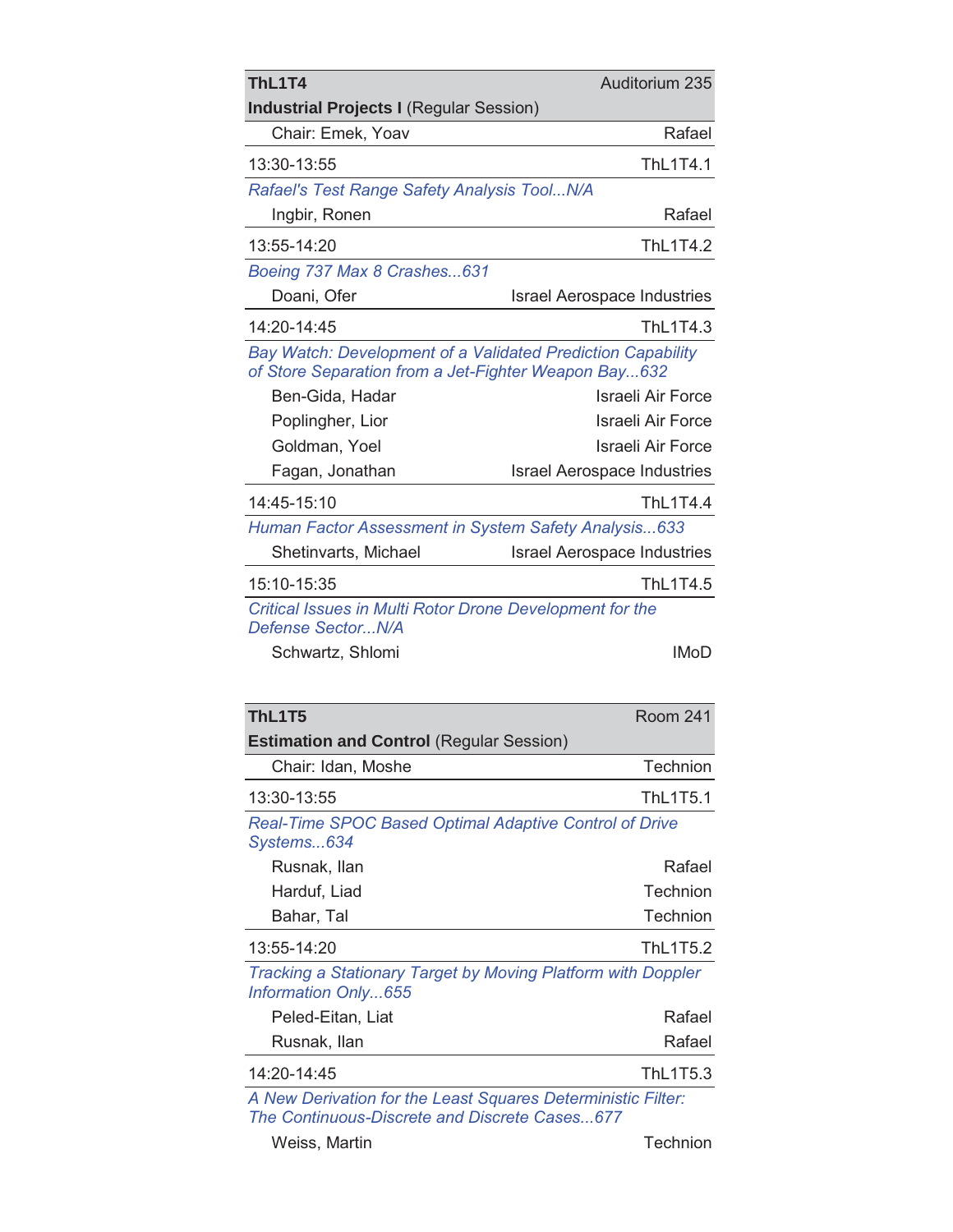| 14:45-15:10                                                                                                                      | <b>ThL1T5.4</b>                    |
|----------------------------------------------------------------------------------------------------------------------------------|------------------------------------|
| <b>Weighted Information Filtering: Application to</b><br><b>Out-Of-Sequence Measurement ProcessingN/A</b>                        |                                    |
| Shulamy, Yaron                                                                                                                   | Rafael                             |
| Sigalov, Daniel                                                                                                                  | Technion                           |
|                                                                                                                                  |                                    |
| ThL1T6                                                                                                                           | Room 165 (Library)                 |
| <b>Propulsion Systems (Regular Session)</b>                                                                                      |                                    |
| Chair: Sher, Eran                                                                                                                | Technion                           |
| 13:30-13:55                                                                                                                      | <b>ThL1T6.1</b>                    |
| <b>Toward Optimal Design of Contra-Rotating Propulsion System</b><br>- Practical Aerodynamic Analysis N/A                        |                                    |
| Gur, Ohad                                                                                                                        | <b>Israel Aerospace Industries</b> |
| 13:55-14:20                                                                                                                      | <b>ThL1T6.2</b>                    |
| Rate Limiting Constraints in Phase-Change-Materials (PCM)<br>for Miniature Aircraft Propulsion Systems693                        |                                    |
| Feldman, Matan                                                                                                                   | Technion                           |
| Michaels, Dan                                                                                                                    | Technion                           |
| Sher, Eran                                                                                                                       | Technion                           |
| 14:20-14:45                                                                                                                      | ThL1T6.3                           |
| Diesel Engines with In-Cylinder Steam Reforming for High<br>Altitude Operation - Comparison between 2 and 4-Stroke<br>Engines704 |                                    |
| Karsenty, Kadmiel                                                                                                                | Technion                           |
| Sher, Eran                                                                                                                       | Technion                           |
| Tartakovsky, Leonid                                                                                                              | Technion                           |
| 14:45-15:10                                                                                                                      | ThL1T6.4                           |
| Comparative Study on Supersonic Mixing in a Cavity-Based<br><b>Scramjet Using Different Injectors708</b>                         |                                    |
| Cao, Donggang                                                                                                                    | Technion                           |
| Brod, Haim Elya                                                                                                                  | Technion                           |
| Yokev, Neta                                                                                                                      | Technion                           |
| Michaels, Dan                                                                                                                    | Technion                           |
|                                                                                                                                  |                                    |

**Coffee Break 15:35-16:00**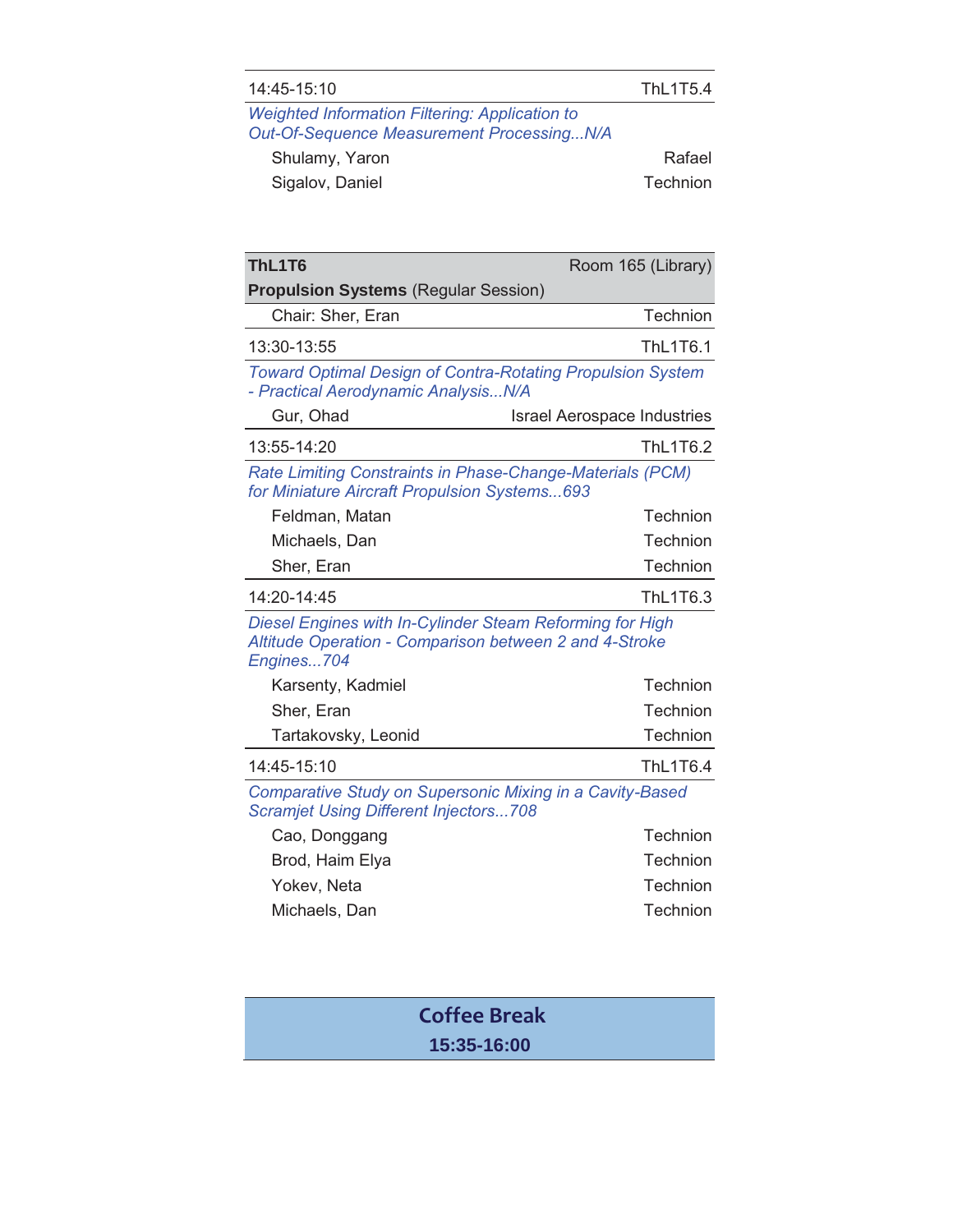| ThL2T2                                                 | <b>Room 150</b>                                                 |
|--------------------------------------------------------|-----------------------------------------------------------------|
| <b>Dynamical Systems and Control (Regular Session)</b> |                                                                 |
| Chair: Melman, Daniel                                  | Rafael                                                          |
| 16:00-16:25                                            | ThL2T2.1                                                        |
|                                                        | Numerical Study of Different Variants of Dubins' Car Model720   |
| Munts, Nataly                                          | <b>Ural Federal University</b>                                  |
| 16:25-16:50                                            | <b>ThL2T2.2</b>                                                 |
| <b>Generalized Polynomial Chaos737</b>                 | <b>Optimal Control Based Flight Control Law Clearance Using</b> |
| Diepolder, Johannes                                    | <b>Technical University of Munich</b>                           |
| Ben-Asher, Joseph Z.                                   | Technion                                                        |
| Piprek, Patrick                                        | <b>Technical University of Munich</b>                           |
| Holzapfel, Florian                                     | <b>Technical University of Munich</b>                           |
| 16:50-17:15                                            | ThL2T2.3                                                        |

*Three-Dimensional Reachable Set at Instant for the Dubins Car: Properties of Extremal Motions...747*

| Patsko, Valery, S.              | Institute of Mathematics and<br>Mechanics (IMM), Ural Branch<br>of The Russian Academy of<br><b>Sciences</b> |
|---------------------------------|--------------------------------------------------------------------------------------------------------------|
| Fedotov, Andrey<br>Anatol'evich | Institute of Mathematics and<br>Mechanics (IMM), Ural Branch<br>of The Russian Academy of<br><b>Sciences</b> |

| ThL2T3                                                                                         | <b>Room 240</b>                    |
|------------------------------------------------------------------------------------------------|------------------------------------|
| <b>Modelling and Simulation II (Regular Session)</b>                                           |                                    |
| Chair: Ben-Shmuel, Yaron                                                                       | Rafael                             |
| 16:00-16:25                                                                                    | ThL2T3.1                           |
| Aircraft Damage Detection Using Metamodeling TechniquesN/A                                     |                                    |
| Gur, Ohad                                                                                      | <b>Israel Aerospace Industries</b> |
| 16:25-16:50                                                                                    | <b>ThL2T3.2</b>                    |
| Vibroacoustic Validation and Method for Uncertainty AnalysisN/A                                |                                    |
| Silver, Jonathan                                                                               | <b>Israel Aerospace Industries</b> |
| 16:50-17:15                                                                                    | <b>ThL2T3.3</b>                    |
| On the Limits of Blade-Element Model for High-Pitch<br>Rotating-WingN/A                        |                                    |
| Gur, Ohad                                                                                      | <b>Israel Aerospace Industries</b> |
| 17:15-17:40                                                                                    | <b>ThL2T3.4</b>                    |
| <b>Transport Airplane Electro-Hydrostatic Actuator for Primary</b><br><b>Flight Control764</b> |                                    |

Berlowitz, Ilan IBAero Engineering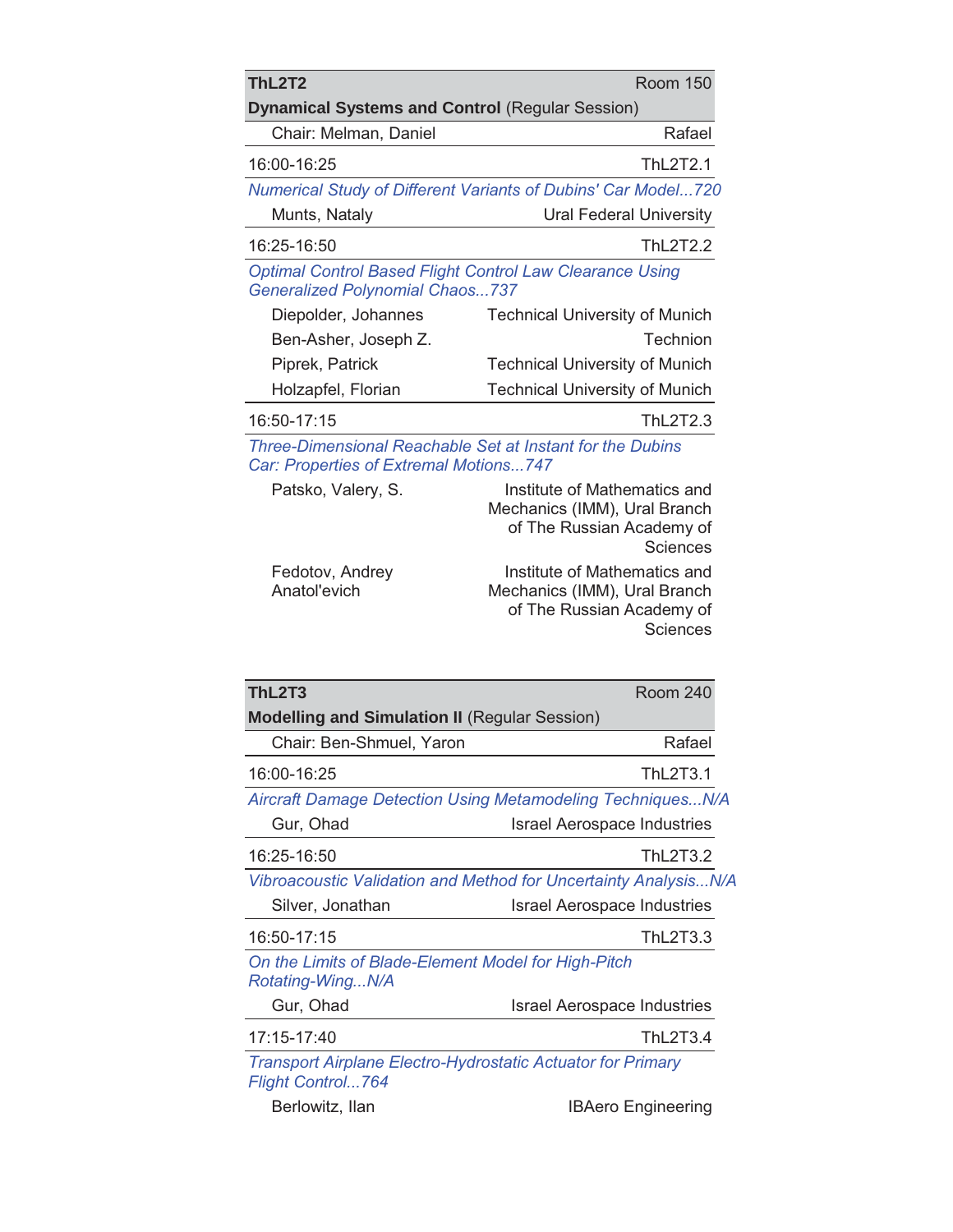| ThL2T4                                                                             | Auditorium 235                     |
|------------------------------------------------------------------------------------|------------------------------------|
| <b>Industrial Projects II (Regular Session)</b>                                    |                                    |
| Chair: Cohen, Agnes                                                                | Elbit Systems - Land               |
| 16:00-16:25                                                                        | ThL2T4.1                           |
| Solid Propellant Divert Control System for Rapid Translation<br>and Maneuvering873 |                                    |
| Albagli, David                                                                     | Rafael                             |
| Safron, Michael                                                                    | Rafael                             |
| Regev, Itai                                                                        | Rafael                             |
| Lalush, Sagi                                                                       | Rafael                             |
| Libis, Natan                                                                       | Rafael                             |
| Ben Shabat, Yigal                                                                  | <b>IMoD</b>                        |
| 16:25-16:50                                                                        | <b>ThL2T4.2</b>                    |
| Design for Built-In Test and Methodology874                                        |                                    |
| Lukatsky, Igor                                                                     | <b>Israel Aerospace Industries</b> |
| 16:50-17:15                                                                        | ThL2T4.3                           |
| On Issues and Future Challenges in Aerospace Related<br>PatentsN/A                 |                                    |
| Klein-Frucht, Malka                                                                | <b>KFM Strategic IP</b>            |
| 17:15-17:40                                                                        | <b>ThL2T4.4</b>                    |
| Relevance to Maintenance of Airborne Complex Systems875                            |                                    |
| Rosenbloom, Elad                                                                   | <b>Israel Aerospace Industries</b> |

| <b>ThL2T5</b><br><b>Room 241</b>                                                                                      |                 |  |  |  |
|-----------------------------------------------------------------------------------------------------------------------|-----------------|--|--|--|
| <b>Combustion and Reactive Flows II (Regular Session)</b>                                                             |                 |  |  |  |
| Chair: Leitner, Amiram                                                                                                | Rafael          |  |  |  |
| 16:00-16:25                                                                                                           | <b>ThL2T5.1</b> |  |  |  |
| <b>Closed Mathematical Solution to the Deflagration</b><br>Chapman-Jouguet Point by Using the Onsager Relationship876 |                 |  |  |  |
| Sher, Eran                                                                                                            | Technion        |  |  |  |
| Moshkovich Makrenko,<br>Irena                                                                                         | Technion        |  |  |  |
| Cukurel, Beni                                                                                                         | Technion        |  |  |  |
| 16:25-16:50                                                                                                           | <b>ThL2T5.2</b> |  |  |  |
| <b>Experimental Study of Flame Stabilization in a Scramjet</b><br>CombustorN/A                                        |                 |  |  |  |

| Brod, Haim Elya | Technion |
|-----------------|----------|
| Yokev, Neta     | Technion |
| Cao, Donggang   | Technion |
| Michaels, Dan   | Technion |